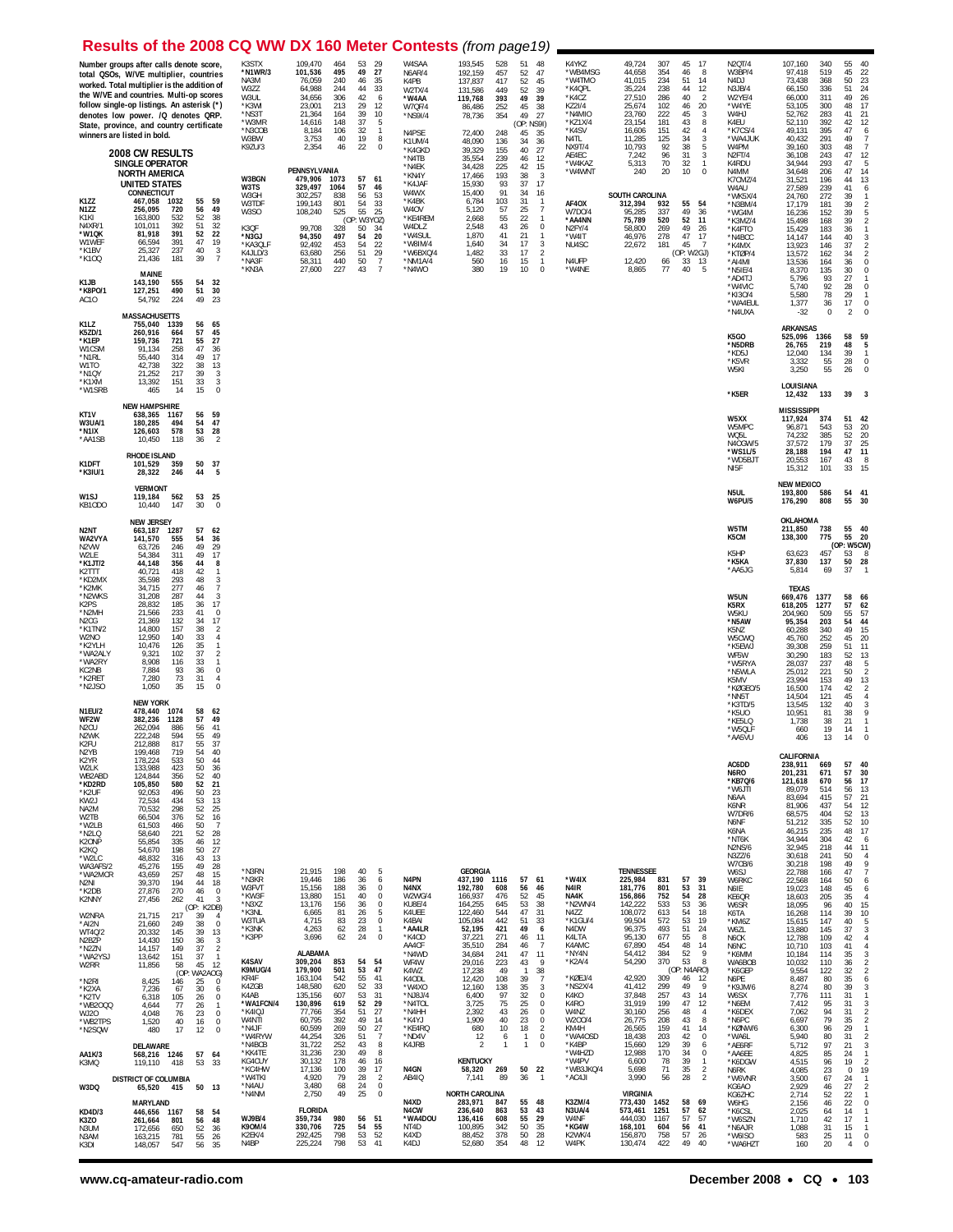| 'W1AR/6<br>*KQ6Q                  | 100<br>100                      | 5<br>5             | $\overline{2}$<br>$\overline{2}$ | $\mathbf 0$<br>0                                 | WO9S<br>*K9MMS<br>*WX9U             | 59.994<br>56,896<br>48,734           | 357<br>373<br>344 | 53<br>13<br>54<br>10<br>52<br>$\overline{7}$                         | VY2ZM                                          | PRINCE EDWARD ISLAND<br>1,591,564 1757        | 57<br>- 70<br>(OP: W4ZV)                                                     | 6W1SE                                          | SENEGAL<br>3,705                         | 21                |                                       | 2 17                                     | ZC4LI                                           | <b>UK BASES ON CYPRUS</b><br>187,000  | 350                  | 9 46                                                            |  |
|-----------------------------------|---------------------------------|--------------------|----------------------------------|--------------------------------------------------|-------------------------------------|--------------------------------------|-------------------|----------------------------------------------------------------------|------------------------------------------------|-----------------------------------------------|------------------------------------------------------------------------------|------------------------------------------------|------------------------------------------|-------------------|---------------------------------------|------------------------------------------|-------------------------------------------------|---------------------------------------|----------------------|-----------------------------------------------------------------|--|
| <b>W6XI/7</b><br>AA7A             | ARIZONA<br>156,492<br>143,538   | 536<br>454         | 52<br>53                         | 40<br>41                                         | *K9IJ<br>*K9WA<br>KG9N              | 40,071<br>37.240<br>35,568           | 307<br>283<br>229 | 52<br>-5<br>49<br>$\overline{7}$<br>43<br>14                         | <b>VE2TZT</b>                                  | QUÉBEC<br>851,920                             | 1266<br>55<br>60                                                             | UA9CLB                                         | ASIA<br><b>ASIATIC RUSSIA</b><br>430,101 | 764               | 1                                     | 62                                       | A61Q                                            | <b>UNITED ARAB EMIRATES</b><br>48,060 | 140                  | 0, 36                                                           |  |
| K7WP<br>*W7RH<br>*N7IR            | 115.115<br>112,274<br>55.083    | 565<br>544<br>374  | 54<br>55<br>52                   | 23<br>18<br>9                                    | *K9FO<br>*N9TF<br>W9SE              | 33.930<br>32,277<br>29.975           | 236<br>266<br>205 | 50<br>8<br>50<br>3<br>43<br>12                                       | <b>VE2AWR</b><br>*VE2XAA<br>VA <sub>2</sub> AM | 74,008<br>46,893<br>40,761                    | 265<br>48<br>10<br>199<br>41<br>8<br>96<br>30<br>33                          | RN9AA<br>UA9BA<br>UA9PC                        | 355,994<br>337,788<br>321,954            | 576<br>572<br>537 | 3<br>$\overline{2}$<br>$\overline{2}$ | 68<br>64<br>67                           | *9M2MRS                                         | <b>WEST MALAYSIA</b><br>1,020         | 14                   | $0$ 10                                                          |  |
| W7ZR<br>N7RK                      | 41,870<br>36,360                | 330<br>230         | 45<br>50                         | 8<br>10                                          | *W90L<br>*K90R                      | 21,936<br>19,440                     | 210<br>186        | 46<br>$\overline{2}$<br>48<br>$\mathbf 0$                            | VE2DWA<br>*VA2SG                               | 22,632<br>1,404                               | 118<br>36<br>-5<br>$\mathbf 0$<br>27<br>12                                   | RV9SV<br>RX9SA                                 | 266,631<br>249.334                       | 612<br>464        | 2<br>$\Omega$                         | 45<br>59                                 |                                                 | <b>EUROPE</b><br><b>AUSTRIA</b>       |                      |                                                                 |  |
| *K7JE<br>N7FO                     | 27,782<br>14,455                | 183<br>127         | 49<br>46<br>(OP: KN5H)           | 9<br>3                                           | *N9LYE<br>*K9CW<br>N9GH             | 19,229<br>11,514<br>10,080           | 206<br>131<br>105 | 40<br>$\overline{1}$<br>36<br>$\overline{2}$<br>$\overline{2}$<br>40 | *VA2LGQ<br>*VE2FK                              | 890<br>630                                    | 19<br>10<br>$\mathbf 0$<br>(OP: VE3AV)<br>15<br>10<br>$\mathbf 0$            | *RX9AM<br><b>UA9KAA</b><br>*RV9LM              | 249,088<br>179,118<br>138,046            | 506<br>385<br>346 | 0<br>$\mathfrak{D}$<br>0              | 56<br>52<br>46                           | OE1TKW<br>OE2BZL<br>OE3KAB                      | 217,248<br>188,605<br>33,326          | 530<br>525<br>173    | 18<br>55<br>17<br>50<br>38<br>0                                 |  |
| *NQ7R<br>*AC7A<br>W7SW            | 13,846<br>13,552<br>9,135       | 134<br>115<br>113  | 42<br>36<br>34                   | 4<br>8<br>-1                                     | *W9EBK<br>AI9L<br>*WQ9T             | 9,717<br>8,316<br>7.208              | 108<br>94<br>97   | 40<br>$\mathbf{1}$<br>39<br>3<br>34<br>0                             | VE3EJ                                          | ONTARIO<br>1,052,226                          | 58<br>68<br>1428                                                             | *UA9CBM<br>RU9TO<br>RX9JX                      | 131,580<br>125,080<br>82,170             | 328<br>244<br>197 | $\Omega$<br>2<br>$\mathbf 0$          | 45<br>57<br>45                           | *OE6IMD                                         | 26,838<br><b>AZORES</b>               | 122                  | 42<br>$\Omega$                                                  |  |
| AA4Q/7<br>*KD7GIM                 | 70<br>100                       | -7<br>8            | 5<br>8                           | $\mathbf 0$<br>0                                 | *N9SDT<br>*KC9HGW<br>*W9ILY         | 3,190<br>1,660<br>768                | 52<br>34<br>21    | 29<br>$\Omega$<br>20<br>0<br>16<br>0                                 | VE3EY<br>VE3DZ<br>VE3JM                        | 889,720<br>838,626<br>728,937                 | 1357<br>58<br>60<br>1299<br>58<br>60<br>1180<br>58<br>53                     | *RZ9HG<br>RV9XM<br>*UA9AX                      | 81,968<br>76,830<br>72,498               | 226<br>236<br>201 | 0<br>$\bf{0}$<br>0                    | 47<br>39<br>43                           | CU <sub>2</sub> A<br>CU2AF                      | 1,284,324 1343<br>10,686              | 40                   | 56 75<br>(OP: OH2MM)<br>11 28                                   |  |
| KG7H                              | <b>IDAHO</b><br>123,096         | 651                | 54                               | 15                                               | *N9TK                               | 60                                   | $\overline{2}$    | 0<br>4                                                               | VE3AT<br>VE3QAA                                | 636,918<br>431,314                            | 1040<br>57<br>57<br>738<br>57<br>49                                          | RU9CK<br>UA9CDC<br>UA9BS                       | 68,709<br>66,339                         | 214<br>196<br>246 | $\Omega$<br>$\Omega$<br>$\Omega$      | 37<br>39                                 |                                                 | <b>BALFARIC ISLANDS</b>               |                      |                                                                 |  |
| *K7OVG                            | 2,057<br>MONTANA                | 56                 | 17                               | $\mathbf 0$                                      | W9RE<br>W9IU                        | <b>INDIANA</b><br>464,016<br>288,904 | 1388<br>1095      | 57<br>55<br>58<br>40                                                 | VA3DX<br>VE3PN<br>*VE3NE                       | 394,910<br>377.104<br>332,948                 | 753<br>56<br>45<br>45<br>668<br>53<br>711<br>56<br>36                        | RK9CR<br>*RA9AP                                | 65,654<br>61,705<br>43,857               | 199<br>152        | $\Omega$<br>$\Omega$                  | 34<br>35<br>33                           | EA6SX                                           | 676,928<br><b>BELARUS</b>             | 1028                 | 43 69                                                           |  |
| K7BG<br>KS71<br>*WU7R             | 116,584<br>21,206<br>5,216      | 611<br>198<br>67   | 57<br>44<br>31                   | 19<br>$\overline{2}$<br>$\mathbf{1}$             | K9WWT<br>*N4TZ/9<br>*K9WJU          | 159,470<br>65,052<br>62,920          | 901<br>242<br>403 | 18<br>56<br>49<br>29<br>54<br>11                                     | VE3UTT<br>VE3CR                                | 311,940<br>307,300                            | 54<br>36<br>668<br>(OP: W1AJT)<br>560<br>56<br>44                            | R090<br>*UA9CR                                 | 34,545<br>33,684                         | 182<br>(OP<br>142 | $\mathbf 0$<br>$^{\circ}$             | 35<br>RZ900)<br>28                       | EV1R<br>EW1CQ                                   | 271,498<br>248,409                    | 828<br>744           | 9<br>- 53<br>(OP: EU1PA)<br>11<br>52                            |  |
| KY7M                              | <b>NEVADA</b><br>314,405        | 1089               | 57 34                            |                                                  | K9LA<br>*N9WKW                      | 44,436<br>27,768                     | 220<br>230        | (OP: W9CG)<br>21<br>48<br>47<br>5                                    | *VE3MGY<br>*VE3RZ<br>VE3CX                     | 283,437<br>237,096<br>190,912                 | 754<br>56<br>21<br>657<br>54<br>20<br>54<br>22<br>510                        | UA9MI<br>RK9AX<br>RM9RZ                        | 30,135<br>15,614<br>15,433               | 79<br>47<br>87    | $\mathbf 0$<br>$\Omega$<br>0          | 41<br>37<br>23                           | *EU1AZ<br>*EV6M<br>EW3LN                        | 214,775<br>159,159<br>124,999         | 748<br>564<br>487    | 4<br>51<br>$\overline{4}$<br>49<br>0<br>49                      |  |
| *W6NF/7                           | 22,550                          | 164                | (OP: KY7M@K5RC)<br>47            | -8                                               | *WT9U<br>*K9WX<br>*K9EA             | 17.055<br>16,412<br>16,362           | 170<br>158<br>123 | 44<br>$\mathbf{1}$<br>40<br>$\overline{4}$<br>47<br>$\overline{7}$   | *VA3YP<br>*VE3KF<br>VE3RER                     | 136,136<br>115,050<br>95,542                  | 420<br>52<br>16<br>416<br>52<br>$\overline{7}$<br>52<br>10<br>315            | <b>R79IR</b><br>*UA9MQR<br>RV9WA               | 12,285<br>10,240<br>8,664                | 46<br>66<br>40    | $\Omega$<br>$\Omega$<br>$\Omega$      | 27<br>20<br>24                           | *EU4CQ<br>EU3AR<br>EU2EU                        | 55,614<br>36,556<br>19,296            | 280<br>128<br>103    | 0<br>39<br>$\overline{7}$<br>45<br>35<br>$\mathbf{1}$           |  |
| <b>W2VJN/7</b>                    | OREGON<br>268,740               | 860                | 57                               | 33                                               | *KB9YGD<br>*N9LF                    | 4.089<br>2,596                       | 71<br>50          | 29<br>$\mathbf 0$<br>21                                              | VE3CFK<br>VE3CUI                               | 90.805<br>86,478                              | 287<br>55<br>10<br>311<br>48<br>10                                           | *RA9AC<br>*RA9AE                               | 7,123<br>3.993                           | 58<br>54          | 0<br>$^{\circ}$                       | 17<br>11                                 | *EU6AA<br>EU7SA                                 | 15,075<br>1,734                       | 122<br>17            | $\,0\,$<br>25<br>2<br>15                                        |  |
| <b>K4XU/7</b><br>*NW7E<br>*N6TW/7 | 75,777<br>51,093<br>28,600      | 455<br>320<br>197  | 56<br>53<br>45                   | 11<br>10<br>10                                   | K9AY                                | <b>WISCONSIN</b><br>316,736          | 1090              | 56<br>45                                                             | *VE3FH<br>*VE3KZ<br>VE3HG                      | 70,702<br>70,252<br>68,172                    | 9<br>247<br>49<br>289<br>49<br>3<br>248<br>49<br>8                           | *RA9DZ<br>RA9MX                                | 3,090<br>34                              | 23<br>7           | 0<br>0                                | 15<br>$\overline{2}$                     | ON4UN                                           | <b>BELGIUM</b><br>389,340             | 539                  | 41 67                                                           |  |
| *W3CP/7<br>*NF7D<br>K7JJ          | 23,650<br>18.906<br>12.426      | 200<br>176<br>133  | 47<br>43<br>35                   | 3<br>3<br>3                                      | N9CK<br>KØSN/9<br>WI9WI             | 206,652<br>83.638<br>57,856          | 715<br>579<br>349 | 57<br>45<br>52<br>10<br>52<br>12                                     | *VE3OSZ<br>*VE3RCN<br>*VE3OX                   | 60,690<br>59,064<br>58,777                    | 104<br>54<br>31<br>267<br>45<br>$\overline{1}$<br>233<br>47<br>6             | <b>RUØAW</b><br><b>RZØSR</b><br>UAØSC          | 140,302<br>93,288<br>91,575              | 288<br>250<br>216 | $\mathbf 0$<br>$\mathbf{1}$<br>11     | 59<br>51<br>44                           | $*$ OP5T<br>*ON5JD                              | 252,396<br>5,750                      | 549<br>46            | 20<br>62<br>0<br>25                                             |  |
| *K7ZS<br>*N7VS                    | 8,528<br>690                    | 95<br>29           | 37<br>9                          | 4<br>$\mathbf{1}$                                | *WW9R<br>*W90A<br>*K9XJ             | 13,288<br>12,126<br>5.922            | 132<br>120<br>63  | $\pmb{0}$<br>44<br>42<br>$\mathbf{1}$<br>41<br>$\mathbf{1}$          | *VA3EC<br>*VE3TW<br>*VE3EBN                    | 53,544<br>45,716<br>31.239                    | 251<br>$\mathbf{3}$<br>43<br>221<br>$\frac{2}{2}$<br>42<br>173<br>37         | <b>UAØYAY</b><br><b>UAØANW</b><br>RWØLT        | 68,692<br>58,566<br>53,240               | 162<br>183<br>181 | 0<br>2<br>$\overline{7}$              | 52<br>41<br>37                           | LZ13ØLO                                         | BULGARIA<br>216,905                   | 605                  | 12 53<br>(OP: LZ1GC)                                            |  |
| <b>WA7LNW</b><br>K7LU             | <b>UTAH</b><br>77,519<br>17,950 | 467<br>162         | 49<br>44                         | 18<br>6                                          | <b>KVØQ</b>                         | COLORADO<br>395,444                  | 1014              | 58<br>58                                                             | *VE3OBU<br>*VE3XAT<br>*VE3JI                   | 25,871<br>19.418<br>15,469                    | $\bf 0$<br>134<br>41<br>111<br>-37<br>$\mathbf{1}$<br>107<br>31<br>0         | <b>UAØAZ</b><br><b>RAØALM</b><br><b>UAØACG</b> | 34,632<br>31,744<br>20,250               | 111<br>58<br>94   | $\mathbf 0$<br>5<br>0                 | 39<br>57<br>27                           | *LZ9R<br>LZ1AQ                                  | 143,584<br>73,511                     | 486<br>263           | 6 50<br>(OP: LZ3YY)<br>$\mathbf{1}$<br>-52                      |  |
| *W7HS<br>*WA7YAZ                  | 7,920<br>5,908                  | 74<br>95           | 41<br>28                         | 3<br>$\Omega$                                    | NØKE<br>*NN7A/Ø                     | 137,256<br>67.890                    | 561<br>481        | 54<br>30<br>54<br>-8                                                 | *VA3HJ<br>*VA3IX                               | 8,760<br>4,700                                | 24<br>82<br>$^{\circ}$<br>25<br>$\mathbf 0$<br>43                            | RWØAJ<br>*RNØSA<br>RWØCN                       | 3,718<br>1,629                           | 49<br>46<br>15    | $\Omega$<br>0<br>$\bf 0$              | 13<br>-9                                 | *LZ2DF<br>*LZ2ZG                                | 64,376<br>59,852                      | 229<br>217           | 47<br>5<br>3<br>49                                              |  |
| WA7LT                             | WASHINGTON<br>108,576           | 592                | 56                               | 16                                               | WØETT<br>KØUK<br><b>NØRU</b>        | 58.504<br>49.440<br>47,454           | 314<br>312<br>233 | 51<br>20<br>48<br>12<br>48<br>18                                     | *VE3IGJ<br>*VF3BK<br>*VA3SWG                   | 4,370<br>4.347<br>4,050                       | 52<br>19<br>0<br>23<br>$\mathbb O$<br>44<br>36<br>25<br>$\mathbf 0$          | RUØLL                                          | 1,440<br>75                              | 3                 | $\overline{2}$                        | 12<br>$\overline{1}$                     | LZ7J<br>*LZ2UZ                                  | 54,990<br>43,680                      | 223<br>267           | $\overline{2}$<br>45<br>(OP: LZ1YQ)<br>0<br>32                  |  |
| <b>W7GKF</b><br>W7QC<br>*W7TMT    | 94.392<br>70,577<br>47.096      | 527<br>459<br>351  | 56<br>53<br>52                   | 13<br>8<br>$\overline{4}$                        | *NØTK<br>K6XT/Ø<br>*ACØDS           | 45.258<br>43,601<br>40,535           | 342<br>241<br>318 | 53<br>$\overline{4}$<br>46<br>13<br>51<br>$\overline{4}$             | *VE3NCQ<br>*VE3FU                              | 3,749<br>2,355                                | 23<br>$\mathbf 0$<br>35<br>35<br>15<br>$\Omega$                              | B <sub>1</sub> Z                               | CHINA<br>12,274                          | 109               |                                       | 2 17<br>(OP: BD1WC)                      | *LZ3PZ<br>*LZ1WJ                                | 2,717<br>20                           | 43<br>$\overline{2}$ | $\,0\,$<br>13<br>0<br>$\overline{2}$                            |  |
| K7RL<br>*W7WKR<br>W9PL/7          | 44,982<br>38,361<br>26,345      | 350<br>282<br>170  | 48<br>52<br>46                   | 6<br>5<br>9                                      | *KIØJ<br>WØMU<br>*NO2D/Ø            | 38,005<br>31,059<br>3,712            | 297<br>242<br>61  | 50<br>5<br>$\overline{7}$<br>44<br>29<br>$\Omega$                    | VE6SV                                          | <b>ALBERTA</b><br>199,576                     | 534<br>55 21<br>(OP: VE6RST)                                                 | *BA4ALC<br>BD4SI<br>*BD1NNI                    | 6,840<br>168<br>140                      | 115<br>9<br>6     | 2<br>0<br>$\mathbf 0$                 | - 10<br>$\overline{4}$<br>$\overline{4}$ | *9A7T                                           | CROATIA<br>108,031                    | 336                  | 8 53<br>(OP: 9A2EU)                                             |  |
| *K7QBO<br>K7UIR                   | 26,023<br>25,970                | 206<br>188         | 50<br>46<br>44                   | 3<br>$\overline{7}$<br>3                         | *WØPSS<br>*NAØBR                    | 1,349<br>608                         | 34<br>19          | 19<br>0<br>16<br>$\Omega$                                            | *VE6EX<br>VE6BBP                               | 87,670<br>72,906<br>46,534                    | 333<br>51<br>$\overline{4}$<br>261<br>51<br>$\overline{7}$<br>47<br>6<br>181 | C4M                                            | <b>CYPRUS</b><br>801,792                 | 882               | 22 74                                 |                                          | *9A5CW<br>*9A3KB<br>*9A3KS                      | 64,860<br>61,250<br>54,040            | 275<br>240<br>182    | 45<br>$\overline{4}$<br>45<br>5<br>51                           |  |
| N7BF<br><b>W3AS/7</b><br>*W7NNN   | 18,565<br>15,947<br>15,168      | 167<br>155<br>200  | 34<br>29                         | 3<br>3                                           | *NØAC                               | <b>IOWA</b><br>6,834                 | 90                | 34<br>$\mathbf{0}$                                                   | VE6LB<br>VE6KC<br>*VE6CNU                      | 21,472<br>12,896                              | 104<br>39<br>-5<br>$\overline{2}$<br>89<br>30                                |                                                | <b>GEORGIA</b>                           | (OP: 5B4AGM)      |                                       |                                          | *9A1MM<br>*9A5AQA                               | 43,105<br>43,095                      | 228<br>218           | 0<br>37<br>38<br>$\mathbf{1}$                                   |  |
| *N7LOX<br>KN7T<br>*W70N           | 14,921<br>12,708<br>7,475       | 141<br>152<br>126  | 40<br>34<br>20                   | 3<br>$\overline{2}$<br>3                         | *KØSRL<br>*ADØH<br>*WIØWA           | 6,734<br>2,646<br>1.368              | 95<br>43<br>36    | 37<br>$\Omega$<br>27<br>0<br>19<br>$\Omega$                          | *VE6BF<br>*VE6ZC                               | 8.073<br>354                                  | 27<br>$\mathbf 0$<br>64<br>13<br>6<br>0                                      | *4L2M                                          | 389,781                                  | 656               |                                       | 8 55                                     | *9A3TU<br>*9A2FW<br>9A3ST                       | 34,830<br>15,390<br>4,248             | 159<br>115<br>50     | 42<br>$\mathbf{1}$<br>0<br>27<br>$\Omega$<br>18                 |  |
| *K7LAY<br>*NG7Z<br>*W7LD          | 7,038<br>5,902<br>3,690         | 71<br>96<br>54     | 28<br>25<br>30                   | 6<br>-1<br>$\mathbf 0$                           |                                     | <b>KANSAS</b>                        |                   | (OP: NØAC)                                                           | VE7CC<br><b>VE7UF</b>                          | <b>BRITISH COLUMBIA</b><br>295,920<br>156,882 | 717<br>57<br>23<br>491<br>53<br>13                                           | VR2MY<br>*VR2ZQZ                               | HONG KONG<br>21.735<br>980               | 135<br>26         | 0                                     | 324<br>$\overline{7}$                    | OLØA                                            | <b>CZECH REPUBLIC</b><br>783,640      | 1213                 | 44<br>- 66                                                      |  |
| *N7QS<br>*W6AEA/7<br>*AK7S        | 3,456<br>2,533<br>2,416         | 63<br>64<br>65     | 24<br>17<br>16                   | $\bf 0$<br>$\mathbf 0$<br>$\bf 0$                | <b>WØBH</b><br>*WØEB                | 110.080<br>19,050                    | 743<br>162        | 54<br>10<br>46                                                       | VE7SQ<br>*VE7SL<br>*VA7ST                      | 69.608<br>56,808<br>51,024                    | 50<br>264<br>6<br>225<br>50<br>$\overline{4}$<br>226<br>43<br>5              | 4Z1UF                                          | <b>ISRAEL</b><br>32,265                  | 74                |                                       | 7 38                                     | <b>OLØW</b>                                     | 661,710                               | 1126                 | (OP: OK1CZ)<br>39<br>- 66                                       |  |
| *W7LKG<br>N6KW/7                  | 1,935<br>960                    | 50<br>33           | 14<br>11                         | $\mathbf{1}$<br>$\mathbf{1}$                     | <b>WBØHCH</b>                       | MINNESOTA<br>122,968                 | 642               | 53<br>23                                                             | *VE7WU<br>*VE7FE<br>*VA7MM                     | 41,652<br>37,882<br>30,324                    | 163<br>47<br>5<br>167<br>43<br>$\overline{4}$<br>165<br>35<br>3              | *JM1NKT                                        | <b>JAPAN</b><br>20,096                   | 105               | 13                                    | 19                                       | OK1FFU<br>OK2W                                  | 644,700<br>546,000                    | 1115<br>986          | (OP: OK1DSZ)<br>38<br>67<br>34<br>66                            |  |
| W8TE                              | <b>MICHIGAN</b><br>128,630      | 405                | 56                               | 39                                               | K9DU/Ø<br>WA2MNO/Ø<br><b>WBØCFF</b> | 102,245<br>96,628<br>71.424          | 649<br>600<br>381 | 53<br>12<br>53<br>15<br>55<br>17                                     | *VE7NS<br>*VE7BGP                              | 20,400<br>12,495                              | 39<br>110<br>$\mathbf{1}$<br>32<br>3<br>77                                   | *JE1SPY<br>JR1IJV<br>JI1NJC                    | 11,175<br>10,530<br>9,517                | 77<br>45<br>36    | 12<br>14<br>12                        | 13<br>13<br>19                           | OK1CW<br>OK1ES                                  | 432,068<br>382,200                    | (OP)<br>868<br>799   | OK2WM)<br>26<br>65<br>65<br>26                                  |  |
| KT8Y<br>*N8L.I<br>W8GP            | 101,775<br>96.669<br>63.802     | 620<br>567<br>294  | 53<br>53<br>53                   | 16<br>16<br>20                                   | K4IU/Ø<br>*KSØT<br>KØKX             | 50,901<br>50.402<br>36.225           | 385<br>381<br>214 | 51<br>6<br>54<br>$\overline{4}$<br>50<br>13                          | *VA7RN                                         | 4,431<br>ALASKA                               | 47<br>21<br>$\mathbf 0$                                                      | JA1KVT<br>JE1LFX                               | 9,325<br>4,698                           | 52<br>33          | 12<br>0                               | 13<br>18                                 | OK1TP<br>OK <sub>1</sub> V <sub>D</sub><br>OK7Y | 377,857<br>368,645<br>346,889         | 907<br>830<br>856    | 21<br>58<br>21<br>64<br>20<br>59                                |  |
| 'WA1UJU/8<br>*K8GVK<br>*K8DD      | 60,088<br>44,916<br>37,642      | 447<br>326<br>267  | 53<br>48<br>50                   | 5<br>9<br>8                                      | *NØUY<br>KØJJR<br>KIØZ              | 32,754<br>17,112<br>16,155           | 255<br>162<br>149 | 48<br>5<br>$\Omega$<br>46<br>41<br>4                                 | *KL7NC                                         | 329<br><b>BAHAMAS</b>                         | 10<br>6<br>$\overline{\phantom{0}}$                                          | JS1NDM<br>*JE1TSD                              | 3,009<br>935                             | 22<br>11          | 8<br>3                                | 9<br>8                                   | OK1MQ<br>*OK1MNW                                | 248,170<br>227,025                    | (OP)<br>765<br>582   | : OK1FDY)<br>14<br>- 51<br>19<br>- 56                           |  |
| 'K8JA<br>K8IR<br>*K8OT            | 35,438<br>32,700<br>31,752      | 261<br>278<br>229  | 53<br>47<br>48                   | 5<br>$\sqrt{3}$<br>8                             | *KØAD<br>*WGØM                      | 16,148<br>15,876                     | 157<br>131        | 42<br>$\overline{2}$<br>47<br>$\sqrt{2}$                             | C6AGU                                          | 410,504                                       | 761<br>55 42<br>(OP: AA7JV)                                                  | JH2FXK<br>*JM2RUV<br>JA2FSM                    | 87,924<br>1,498<br>490                   | 146<br>13<br>14   | 28<br>5<br>0                          | 40<br>9<br>$\overline{7}$                | OK1NI<br>OK1DO                                  | 218,944<br>166,750                    | 690<br>590           | 10<br>54<br>54<br>$\overline{4}$                                |  |
| N8SS<br>*AG8W<br>*NF8M            | 29,000<br>17,976<br>14,805      | 239<br>186<br>136  | 46<br>40<br>43                   | 4<br>$\overline{2}$<br>$\overline{2}$            | *KNØV<br>*NNØQ<br>*ACØW             | 12,427<br>11,565<br>9,204            | 125<br>104<br>106 | 42<br>$\overline{1}$<br>41<br>$\overline{4}$<br>39<br>$\mathbf 0$    | V31YN                                          | <b>BELIZE</b><br>305,030                      | 54 40<br>598                                                                 | *JF2FIU<br>JS3CTQ                              | 6<br>63,180                              | 3<br>165          | $\bf 0$<br>19                         | $\overline{1}$<br>33                     | *OL6P<br>OK1AYY                                 | 161,240<br>144,130                    | 575<br>503           | 3<br>55<br>(OP: OK2WTM)<br>9<br>49                              |  |
| *W8LEW<br>$^{\star}{\rm K8BB}$    | 10,218<br>9,625                 | 113<br>121         | 39<br>35                         | $\mathbb O$<br>$\,0\,$<br>$\mathbf{1}$           | *KØTK<br>*NØAT<br>*KØMPH            | 7,722<br>5,376<br>650                | 108<br>84<br>19   | 33<br>$\mathbf 0$<br>28<br>$\mathbf 0$<br>13<br>$\mathbf 0$          | *VP9I                                          | <b>BERMUDA</b><br>380,776                     | 831<br>57 31                                                                 | JH3AIU<br>*JA3BVJ<br>*JR3NZC                   | 48,117<br>3,420<br>469                   | 158<br>22<br>10   | 11<br>4<br>3                          | 32<br>15<br>$\overline{4}$               | *OK1DKR<br>*OK1AY<br>*OK2BYW                    | 128,128<br>123,530<br>120,258         | 399<br>472<br>460    | 53<br>11<br>49<br>6<br>5<br>49                                  |  |
| *NO8R                             | 9,165<br>OHIO                   | 98                 | 38                               |                                                  | KU1CW/Ø                             | <b>MISSOURI</b><br>490,318 1286      |                   | 58<br>64                                                             |                                                | <b>CAYMAN ISLANDS</b>                         | (OP: WA4PGM)                                                                 | JH4UYB<br>*JA4DHN                              | 270,354<br>1,955                         | 391<br>13         | 33<br>$\overline{7}$                  | 49<br>10                                 | *OK1CRM<br>OK1AOV<br>*OK1NE                     | 115,398<br>114,780<br>110,160         | 446<br>383<br>485    | 48<br>6<br>9<br>51<br>$\overline{2}$<br>46                      |  |
| <b>W8CAR</b><br>N8BJQ<br>K8AJS    | 314,808<br>217,571<br>156,462   | 1034<br>770<br>655 | 57<br>56<br>53                   | 47<br>41<br>36                                   | NØTT<br>WØJPL                       | 239,982<br>131,542                   | 980<br>517        | 58<br>36<br>56<br>33<br>(OP: KØJPL)                                  | *ZF2BJ                                         | 116,920 291                                   | 48 26<br>(OP: K0BJ)                                                          | JA6BZI                                         | 37,395                                   | 106               | 9<br>12                               | 36                                       | OK1KT<br>*OK5XX<br>*OK1GS                       | 105,160<br>102,804<br>99,840          | 390<br>415<br>443    | 52<br>3<br>$\frac{2}{2}$<br>50<br>46                            |  |
| *K8BL<br>*WB8JUI<br>*AE8M         | 135,490<br>133,836<br>104,780   | 637<br>738<br>681  | 55<br>57<br>52                   | 30<br>19<br>13                                   | KØDEQ<br>*WØPC                      | 55,510<br>25,776                     | 378<br>240        | 12<br>49<br>$\overline{2}$<br>46                                     | *HR1RTF                                        | <b>HONDURAS</b><br>100                        | 5<br>$\overline{2}$<br>0                                                     | JE6UWU<br>JA7COI                               | 19,980<br>17,453                         | 64<br>76          | 15                                    | 24<br>-16                                | *OK2EC<br>*OK2PTS<br>*OK1DNJ                    | 97,800<br>93,483<br>91,630            | 418<br>413<br>399    | 4<br>46<br>$\overline{2}$<br>45<br>44<br>5                      |  |
| K8MR<br>*N9AUG/8<br>AC8E          | 102,828<br>60,512<br>56,000     | 498<br>421<br>256  | 52<br>54<br>47                   | 24<br>8<br>23                                    | KØOU<br>KØWB<br>*WB5MFI/Ø           | 17,108<br>15,525<br>5,202            | 158<br>155<br>72  | 45<br>$\overline{2}$<br>43<br>$\overline{2}$<br>$\bf 0$<br>34        | FM5BH                                          | <b>MARTINIQUE</b><br>101,794                  | 39 38<br>208                                                                 | JH7XMO<br>JA7BME<br>JA7MJ                      | 14,445<br>9,620<br>5,415                 | 76<br>43<br>37    | 14<br>14<br>9                         | 13<br>12<br>10                           | *OK5AD<br>OK1AVY                                | 90,384<br>87,204                      | 398<br>134           | 47<br>$\mathbf{1}$<br>29<br>57                                  |  |
| *K8AB<br>W3USA/8                  | 42,630<br>40,188                | 314<br>344         | 53<br>47<br>(OP: K8MR)           | 5<br>$\overline{4}$                              | *W7DRA/Ø                            | NEBRASKA<br>10,485 112               |                   | 45<br>$\mathbf{0}$                                                   | XE2S                                           | <b>MEXICO</b><br>147,672                      | 46 17<br>458<br>-84                                                          | JO7KMB<br>JA7ZP<br>*JR7HOD                     | 4,215<br>3,672<br>72                     | 50<br>30<br>9     | $\overline{4}$<br>3<br>$\mathbf 0$    | 11<br>14<br>$\overline{\mathbf{3}}$      | OK2HZ<br>OL4M<br>*OK1AUP                        | 80,719<br>79,515<br>77,814            | 294<br>375<br>283    | 49<br>$\overline{a}$<br>45<br>$\mathbf 0$<br>48<br>6            |  |
| *W8IDM<br>*W8DHG                  | 40,185<br>32,505                | 378<br>250         | 47<br>47                         | $\mathbf 0$<br>8                                 | <b>NTØV</b>                         | <b>NORTH DAKOTA</b><br>36,288        | 189               | 45<br>- 19                                                           | XE1V<br>XE2K                                   | 28,044<br>7,803                               | 35<br>- 22<br>59<br>26<br>$\overline{1}$                                     | *JA9XBW                                        | 665                                      | 11                | $\mathbf{1}$                          | $6\overline{6}$                          | *OL6W<br>*OK2BWC<br>OK2SG                       | 72,405<br>70,600<br>70,504            | 345<br>291<br>244    | 3<br>42<br>3<br>47<br>6<br>50                                   |  |
| N8AA<br>*AF8C<br>*K8VUS           | 28,116<br>24,957<br>23,652      | 275<br>234<br>171  | 42<br>46<br>47                   | $\overline{2}$<br>$\mathbf{1}$<br>$\overline{7}$ | *NØUD                               | 8,820                                | 89                | 41<br>$\overline{1}$<br>(OP: WBØOAJ)                                 | HP1WW                                          | PANAMA<br>13,455                              | 60<br>25 14                                                                  | <b>JAØFVU</b>                                  | 22,140<br>KAZAKHSTAN                     | 79                | 13 23                                 |                                          | *OK1MKU<br>*OK1FC<br>*OK2PBG                    | 68,442<br>68,110<br>67,712            | 203<br>289<br>312    | 9<br>52<br>$\overline{a}$<br>47<br>$\overline{2}$               |  |
| *W8PN<br>*N8HP<br>*N8IE           | 21,956<br>16,236<br>14,104      | 218<br>173<br>140  | 44<br>38<br>41                   | 0<br>3<br>$\overline{2}$                         | *WØCZ                               | 2,146<br><b>SOUTH DAKOTA</b>         | 34                | 29<br>$^{\circ}$                                                     | KV4FZ<br>KP2M                                  | <b>VIRGIN ISLANDS</b><br>562,440<br>111,900   | 773<br>56 64<br>217<br>37<br>38                                              | *UN7TS<br>UN5J<br>UN6P                         | 41,477<br>25,948                         | 141<br>129        | $\bf{0}$<br>$\mathbf{0}$              | 0, 37<br>26<br>$\overline{7}$            | *OK2AB<br>OK1AXB<br>OK5MM                       | 60,495<br>59,339<br>51,250            | 345<br>255<br>265    | $\frac{44}{32}$<br>5<br>48<br>$\mathbf{1}$<br>41<br>$\mathbf 0$ |  |
| *K8MF<br>*K8LY<br>W8FD            | 11,500<br>5,800<br>2,261        | 106<br>88<br>55    | 42<br>28<br>19                   | $\overline{4}$<br>$\mathbf{1}$<br>$\mathbb O$    | *K7RE/Ø<br>wøsd                     | 111,541<br>60,494                    | 655<br>431        | 55 16<br>48<br>10<br>(OP: WDØT)                                      |                                                | <b>AFRICA</b>                                 | (OP: K9BZ)                                                                   | *UN7TW<br>*UN4PG                               | 2,807<br>1,417<br>308                    | 61<br>13<br>12    | $\bf{0}$<br>$\mathbf 0$               | 13<br>$\overline{4}$                     | *OK1ABF<br>OK1EP                                | 49,404<br>49,088                      | 217<br>190           | 46<br>0<br>$\overline{7}$<br>45                                 |  |
|                                   | <b>WEST VIRGINIA</b>            |                    | (OP: K8MR)                       |                                                  | *KØHW<br>*WØLPG                     | 7,276<br>5,984                       | 95<br>79          | 33<br>$\overline{1}$<br>34<br>$\mathbf 0$                            | 7XØRY                                          | ALGERIA<br>457,950                            | 647<br>15 56                                                                 | *JT1CO                                         | MONGOLIA<br>159,840 371                  |                   |                                       | 3, 51                                    | *OK2PDT<br>*OK2TRN<br>*OK1TFH                   | 43,824<br>38,280<br>29,155            | 210<br>254<br>177    | 43<br>$\mathbf{1}$<br>33<br>0<br>35<br>$^{\circ}$               |  |
| K3JT/8<br>K8MN                    | 204,480<br>108,647              | 737<br>459         | 57<br>52                         | 39<br>31                                         |                                     | CANADA                               |                   |                                                                      | EF8M                                           | <b>CANARY ISLANDS</b><br>491,825              | 485<br>47 56                                                                 | *DS5KJR                                        | SOUTH KOREA<br>115                       | 23                | $\bf{0}$                              | $\overline{\phantom{0}}$                 | *OK1ZP<br>*OK1KZ<br>OK1MNV                      | 28,350<br>25,308<br>17,360            | 179<br>144<br>112    | $\bf 0$<br>35<br>$\frac{34}{35}$<br>2<br>$\bf 0$                |  |
| K8JQ<br>WA8WV<br>*WA8KAN          | 86,778<br>41,340<br>3,432       | 725<br>339<br>64   | 49<br>45<br>24                   | $-5$<br>$\overline{7}$<br>0                      | VO1MP<br>VO1HP                      | NEWFOUNDLAND<br>113,207<br>77,832    | 191<br>148        | 36<br>43<br>32<br>40                                                 | EA8ZS<br>*EA8BEX                               | 25,536<br>1,612                               | (OP: RD3AF)<br>70<br>7 31<br>15<br>0 <sub>13</sub>                           | *HSØZII                                        | THAILAND<br>920                          | 20                | $\mathbf{0}$                          | - 8                                      | *OK2AJ<br>*OK2QX<br>*OK2KFK                     | 15,840<br>13,176<br>12,272            | 103<br>71<br>104     | 33<br>0<br>$\bf 0$<br>36<br>$\mathbf 0$<br>26                   |  |
| WB9Z                              | <b>ILLINOIS</b><br>500,340 1189 |                    | 58                               | 66                                               | VO1TA                               | 73,408<br><b>NOVA SCOTIA</b>         | 195               | 27<br>37                                                             | *EA8BQM                                        | 264<br><b>MOROCCO</b>                         | $\overline{7}$<br>$\mathbf 0$<br>- 6                                         |                                                | <b>TURKEY</b>                            | (OP: DL2RMC)      |                                       |                                          | *OK2ABU<br>*OK1VSL                              | 9,288<br>6,358                        | (OF<br>84<br>71      | OK2ABU)<br>$\mathbf 0$<br>-24<br>22                             |  |
| K9ZO<br>N2BJ/9                    | 100,050<br>65,728               | 515<br>438         | 51<br>55                         | 24<br>$\overline{9}$                             | *VA1MM<br>*VE1NB                    | 55,384<br>22,134                     | 203<br>97         | 46<br>10<br>27 15                                                    | CN <sub>2R</sub>                               | 2,348,214 1673                                | 56 85<br>(OP: W7EJ)                                                          | *TA3D<br>*TA2RC                                | 488,376<br>352,336                       | 739<br>593        | 10 58<br>$\overline{4}$               | 57                                       | *OK2QA<br>OK2SAR                                | 4,290<br>2,941                        | 37<br>34             | $\bf{0}$<br>$\begin{array}{cc} 0 & 22 \\ 0 & 17 \end{array}$    |  |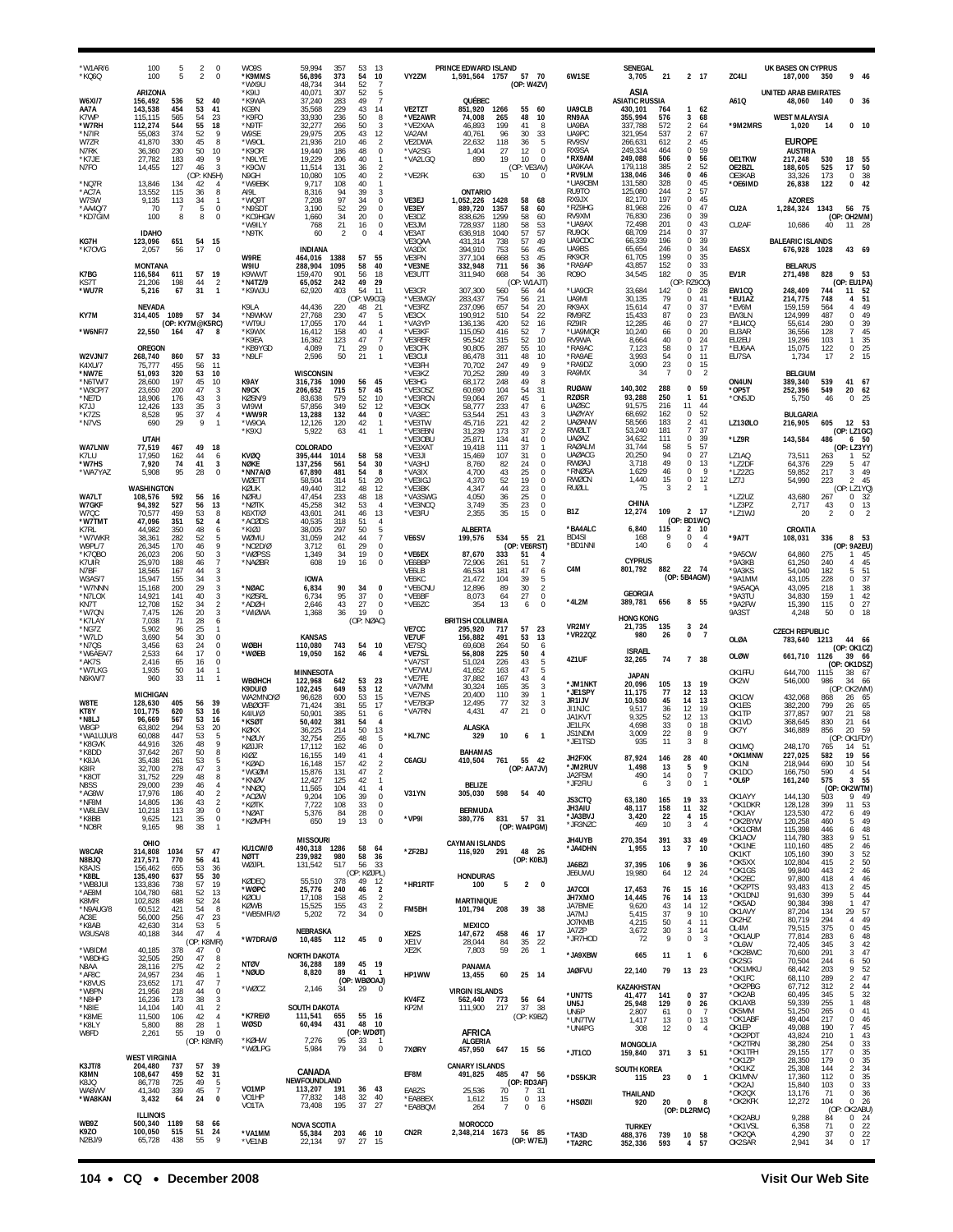| *OK5SAZ<br>*OK1ATI<br>OZ7YY                   | 1,221<br>27<br>$0$ 11<br>110<br>8<br>0<br>5<br><b>DENMARK</b><br>1,008,630<br>1309<br>44<br>82                                                                   | *RZ3VA<br>*RU3WR<br>*RA3GJ<br>RX4WX<br>*UA3DPM | 42<br>$\Omega$<br>2.444<br>- 13<br>1,360<br>33<br>0<br>10<br>17<br>730<br>$^{\circ}$<br>10<br>475<br>18<br>0<br>-5<br>154<br>0<br>$\overline{7}$<br>4 | DJ4MZ<br>*DL3DRN<br>*DR8M<br>DF2IAX     | 21,386<br>$\,0\,$<br>138<br>-34<br>21,280<br>$\overline{2}$<br>107<br>38<br>35<br>128<br>$\Omega$<br>20,265<br>(OP: DK3YD)<br>20,160<br>126<br>$^{\circ}$<br>- 36 | LY9A<br>LY3BN<br>LY2IC<br>LY3M            | LITHUANIA<br>455,286<br>1059<br>18<br>60<br>58<br>234,484<br>716<br>4<br>9<br>52<br>220,637<br>693<br>154,854<br>452<br>9<br>54                          | *Y03FRI<br>*YO3APJ<br>Y05AJR<br>*YO6BHN | <b>ROMANIA</b><br>154,330<br>481<br>10<br>$\frac{51}{54}$<br>150,780<br>474<br>6<br>52<br>148,542<br>515<br>5<br>51<br>140,504<br>478<br>5      |
|-----------------------------------------------|------------------------------------------------------------------------------------------------------------------------------------------------------------------|------------------------------------------------|-------------------------------------------------------------------------------------------------------------------------------------------------------|-----------------------------------------|-------------------------------------------------------------------------------------------------------------------------------------------------------------------|-------------------------------------------|----------------------------------------------------------------------------------------------------------------------------------------------------------|-----------------------------------------|-------------------------------------------------------------------------------------------------------------------------------------------------|
| OZ2TF<br>*OZ7BQ<br>*oz5ur<br>OZ1FAO<br>*5P5CW | $\overline{7}$<br>40<br>124,456<br>513<br>98,700<br>387<br>44<br>6<br>37.440<br>185<br>39<br>-1<br>32,062<br>152<br>0<br>41<br>29,928<br>204<br>$\Omega$<br>- 29 | OH2PM<br>OH <sub>5</sub> Z                     | <b>FINLAND</b><br>694,406<br>1128<br>35 71<br>382,116<br>819<br>24<br>60<br>(OP: OH5TS)                                                               | DL4R<br>*DL1SAN<br>*DRØR                | 119<br>20,017<br>36<br>(OP: DL4RCK)<br>19,845<br>117<br>0<br>35<br>18,734<br>33<br>128<br>(OP: DK2DQ)                                                             | *LY4T<br>LY2VA<br>*LY2MM<br>LY2NK<br>LY5R | 150,748<br>47<br>565<br>5<br>142,020<br>509<br>$\overline{2}$<br>52<br>103,632<br>45<br>393<br>6<br>61,503<br>0<br>39<br>316<br>57,822<br>240<br>45<br>1 | *Y02IS<br>*YO9AYN<br>Y02R<br>Y05BBO     | 48<br>124,350<br>490<br>$\overline{2}$<br>81,972<br>343<br>0<br>46<br>255<br>41<br>$\Omega$<br>53,628<br>(OP: YO2RR<br>49.365<br>218<br>0<br>45 |
| *OZ7TTT                                       | (OP: DL5SE)<br>18,681<br>94<br>0, 39                                                                                                                             | OH6NIO<br>OH <sub>2</sub> BO                   | 165,850<br>506<br>56<br>6<br>162,134<br>347<br>22<br>52                                                                                               | *DH3FAW<br>*DL7BA<br>*DKØMN             | 18,720<br>93<br>2<br>38<br>18,432<br>106<br>35<br>17,655<br>118<br>33<br>0                                                                                        | LY1CM                                     | (OP: LY3BP)<br>203<br>46,125<br>44<br>$\mathbf{1}$                                                                                                       | *Y05DAS<br>*YO9IF                       | 37<br>48,951<br>265<br>0<br>48,289<br>41<br>222<br>2                                                                                            |
| OZ1AXG<br>*OZ4RT                              | (OP: 0Z5WQ)<br>15,873<br>73<br>$^{\circ}$<br>-39<br>4,425<br>36<br>0<br>25                                                                                       | OH <sub>2</sub> XX<br>OG4X<br>OH5NZ            | 135,594<br>$\overline{7}$<br>47<br>484<br>112,860<br>368<br>11<br>44<br>40,426<br>191<br>40<br>-1                                                     | DL1DTC<br>*DL2AXM                       | DK3YD<br>(O)<br>93<br>17,121<br>38<br>15,420<br>122<br>$\Omega$<br>30                                                                                             | LY3NX<br>*LY200<br>LY3W                   | 40<br>43,624<br>209<br>$\mathbf{1}$<br>39,492<br>219<br>35<br>$\mathbf{1}$<br>49<br>39,396<br>153<br>0                                                   | YO3BWK<br>*Y04AUL<br>YO4KCC             | 42,856<br>185<br>0<br>44<br>44<br>38,610<br>167<br>42<br>37,422<br>172<br>$\Omega$                                                              |
| *SV5DKL                                       | <b>DODECANESE</b><br>12<br>0<br>525<br>-7                                                                                                                        | *OH6SC<br>OH6OS<br>*OH2FS                      | 31,122<br>165<br>37<br>-1<br>19,456<br>123<br>0<br>32<br>10,304<br>0<br>32<br>59                                                                      | *DK4WF<br>*DK8RE<br>*DF7ZS              | 15,376<br>31<br>113<br>0<br>15,328<br>109<br>0<br>32<br>103<br>0                                                                                                  | *LY3ID                                    | 174<br>38<br>34,203<br>$\mathbf{1}$<br>LUXEMBOURG                                                                                                        | *Y090C<br>*Y08RFS<br>*Y02ARV            | 199<br>36<br>36,828<br>$\Omega$<br>37<br>35,910<br>186<br>25,024<br>32<br>159<br>$\Omega$                                                       |
| M2D                                           | <b>ENGLAND</b><br>1490<br>48 70<br>1,108,256                                                                                                                     | *OH6GAW                                        | 50<br>$\bf 0$<br>32<br>8,160<br><b>FRANCE</b>                                                                                                         | *DL8NBE<br>*DL3EBX                      | 14,370<br>30<br>13,775<br>106<br>0<br>29<br>13,299<br>98<br>31<br>0<br>12,936<br>0                                                                                | LX7I<br>*LX1NO                            | 896,886<br>1491<br>39<br>63<br>(OP: DF1LON)<br>29,716<br>2, 36<br>154                                                                                    | Y04MM<br>YO4HTX<br>*YR6M                | 37<br>22,385<br>118<br>0<br>17,238<br>84<br>0<br>39<br>21<br>7,329<br>68<br>$\Omega$                                                            |
| G3WPH<br>G3SJJ                                | (OP: G4BYG)<br>537,671<br>978<br>35<br>62<br>157,916<br>374<br>26<br>48                                                                                          | F5IN<br>F5BBD<br>*F8CRS                        | 339,157<br>650<br>31<br>60<br>82,992<br>281<br>10 <sup>10</sup><br>-46<br>400<br>10<br>0<br>8                                                         | *DL1SBF<br>*DF2FM<br>*DL1DWR            | 105<br>28<br>11,583<br>97<br>26<br>11,004<br>85<br>27                                                                                                             | *LX1ER                                    | 28<br>0<br>26<br>3,562<br><b>MALTA</b>                                                                                                                   | *Y05CCX                                 | (OP: YO6MT<br>4,465<br>46<br>0, 19                                                                                                              |
| G4OBK<br>G3XGC<br>G3UFY                       | 139,268<br>50<br>318<br>24<br>98,604<br>270<br>18<br>48<br>47<br>71,150<br>276<br>3                                                                              | DL1AUZ                                         | <b>GERMANY</b><br>812,934<br>1258<br>41<br>- 73                                                                                                       | DL4HG<br>*DC1RJJ<br>*DL2AA              | 10,752<br>65<br>6<br>26<br>10,353<br>76<br>0<br>29<br>10,071<br>78<br>26                                                                                          | *9H1XT                                    | 65,648<br>282<br>$3 - 41$<br><b>MOLDOVA</b>                                                                                                              | *ISØOMH                                 | <b>SARDINIA</b><br>67,440<br>272<br>1 47                                                                                                        |
| G3UHU<br>G4BJM<br>*G3MZV                      | 50,220<br>222<br>0<br>45<br>193<br>35<br>46,230<br>11<br>35,518<br>163<br>3<br>40                                                                                | DK6WL<br>DQ4Q                                  | 475,855<br>996<br>29<br>-66<br>895<br>404,040<br>31<br>-60<br>(OP: DF9ZP)                                                                             | *DJ8BD<br>DL6MFK<br>*DK7GH              | 8,024<br>48<br>33<br>7,888<br>53<br>29<br>$\Omega$<br>7,104<br>70<br>24<br>0                                                                                      | ER5GB<br>*ER2RM<br>*ER5AA                 | 263,417<br>627<br>61<br>16<br>110,808<br>386<br>2<br>52<br>47<br>46,450<br>173<br>3                                                                      | GM3POI<br>MM3T                          | <b>SCOTLAND</b><br>1,572,193<br>53<br>- 80<br>1817<br>12 44<br>109,984<br>376                                                                   |
| *GØMTN<br>*G3YBY<br>*G4DBW                    | 34<br>20,910<br>126<br>$\Omega$<br>20,808<br>115<br>0<br>36<br>107<br>33<br>18,122<br>$\mathbf{1}$                                                               | DL70N<br><b>DL8SCG</b><br>*DJ9VA               | 394,626<br>836<br>28<br>61<br>358,362<br>823<br>28<br>58<br>333,333<br>706<br>30<br>61                                                                | DR <sub>5</sub> L<br>*DL2SWN            | 25<br>65<br>7,100<br><sup>n</sup><br>DK30Z)<br>(OP<br>6,776<br>50<br>0<br>28                                                                                      | *ER100<br>*ER3DX<br>*ER3MM                | 38<br>21,052<br>106<br>0<br>33<br>0<br>13,926<br>78<br>35<br>13,392<br>68<br>$\mathbf{1}$                                                                |                                         | (OP: GMØELP)<br><b>SERBIA</b>                                                                                                                   |
| *G4SGI<br>*G8MIA<br>MØAAA                     | 27<br>10,324<br>70<br>$\overline{2}$<br>5,675<br>45<br>0<br>25<br>48<br>$\mathbf 0$<br>23<br>5,106                                                               | DAØI<br>DJ6TK                                  | 272,076<br>699<br>24<br>55<br>(OP: DK1II)<br>260,901<br>649<br>22<br>59                                                                               | *DL5SWB<br>DL8EAQ<br>*DL6UOF            | 6,700<br>82<br>$\Omega$<br>20<br>27<br>6,372<br>48<br>0<br>5,400<br>40<br>0<br>27<br>0                                                                            | <b>PAØO</b>                               | NETHERLANDS<br>180,544<br>52<br>536<br>12                                                                                                                | YU1LA<br>YT1VP<br>*YT5A                 | 908,622<br>1324<br>40<br>- 77<br>399,080<br>823<br>22<br>66<br>56<br>349,654<br>794<br>23                                                       |
|                                               | (OP: GØVQR)<br><b>ESTONIA</b>                                                                                                                                    | DL4MCF<br>DK2FG<br>DF2UU                       | 59<br>230,432<br>616<br>17<br>203,490<br>59<br>435<br>26<br>57<br>201,708<br>502<br>21                                                                | *DL1DTL<br>*DG7RO<br>*DH7AMF<br>*DL2RZG | 5,350<br>47<br>25<br>15<br>5,145<br>80<br>$\Omega$<br>23<br>5,106<br>51<br>0<br>$\Omega$                                                                          | PAØLOU<br>PA7FA<br>PAØJNH                 | 96,778<br>357<br>8<br>45<br>59<br>175<br>25<br>93.072<br>83,277<br>279<br>9<br>48                                                                        | YT7W                                    | (OP: YT3W)<br>296,634<br>688<br>18<br>60<br>(OP: YU7AU                                                                                          |
| ES5QX<br>*ES5NC<br>*ES3RF                     | 811.939<br>33 68<br>1360<br>55,930<br>312<br>0<br>35<br>45<br>49,726<br>201<br>-1                                                                                | DL6NCY<br>DL4ME<br>DL5MEV                      | 17<br>55<br>184,464<br>508<br>181,704<br>568<br>17<br>50<br>178,572<br>36<br>56<br>313                                                                | *DL2YED<br>*DL8DZV                      | 21<br>4,914<br>51<br>4,851<br>51<br>21<br>0<br>25<br>4,825<br>41<br>0<br>22                                                                                       | PAØABM<br><b>PAØWRS</b><br>PA5TT          | 83,056<br>50<br>276<br>8<br>82,502<br>185<br>18<br>53<br>70,252<br>$\overline{2}$<br>50<br>263                                                           | *YU1KT<br>*YU1FG<br>YT3M                | 98.735<br>401<br>48<br>-1<br>72,427<br>298<br>0<br>47<br>51<br>43,254<br>146<br>3                                                               |
| *ES6KW                                        | 11,804<br>91<br>0<br>26<br><b>EUROPEAN RUSSIA</b>                                                                                                                | DJ6QT<br>DK3QZ<br>*DJ8OG                       | 174,306<br>547<br>12<br>54<br>51<br>155,244<br>17<br>467<br>148,740<br>13<br>47<br>525                                                                | DL4CF<br>DJ5CL<br>DLØDYW                | 4,646<br>43<br>4,557<br>47<br>21<br>0<br>4,374<br>57<br><sup>n</sup><br>-18                                                                                       | PA5A<br>PAØQX<br>*PA7LV                   | 62,744<br>268<br>0<br>46<br>37<br>237<br>0<br>42.661<br>39<br>41,008<br>182<br>5                                                                         | *YT2U<br>*YT1YV<br>*YT1AA               | 37<br>34,632<br>191<br>0<br>26<br>0<br>15,860<br>123<br>423<br>9<br>0                                                                           |
| RU1A<br>RW4PL                                 | 1241<br>41 73<br>839,952<br>(OP: UA1ARX)<br>404,640<br>771<br>18<br>72                                                                                           | DL1ELY<br>DL1NEO<br>DL5MX                      | 140,224<br>561<br>11<br>45<br>134,650<br>591<br>$\overline{2}$<br>48<br>131,499<br>499<br>$\,$ 8 $\,$<br>49                                           | DL1CW<br>*DL5KMS                        | (0<br>DJ5CL)<br>3,816<br>49<br>0<br>-18<br>3,680<br>35<br>23<br>$\Omega$                                                                                          | PA3AAV<br>*PG7V<br>*PAØMIR                | 12<br>37<br>40,082<br>146<br>29,124<br>164<br>0<br>36<br>37<br>26,825<br>146<br>0                                                                        | OM7CW                                   | SLOVAKIA<br>644,056<br>1145<br>32<br>66                                                                                                         |
| RZ3AZ<br>UA4WKW<br>UA3SAQ                     | 287,839<br>750<br>13<br>60<br>221,130<br>637<br>0<br>63<br>211,956<br>612<br>61<br>7                                                                             | *DL9CW<br>DJ5HD<br>DJ60Z                       | 52<br>127,656<br>521<br>$\overline{2}$<br>115,412<br>386<br>11<br>50<br>114,009<br>11<br>50<br>350                                                    | *DL5XX<br>*DO1YCL<br>*DL7FA             | 3,553<br>40<br>19<br>0<br>3,104<br>46<br>$\Omega$<br>16<br>2,831<br>19<br>30<br>0<br>$\Omega$                                                                     | *PE2JMR<br>*PA3HGF<br>PA1W                | 18,270<br>127<br>0<br>30<br>$\Omega$<br>30<br>10,860<br>73<br>10,304<br>76<br>0<br>28                                                                    | OM7CA<br>*OMØTT<br>*OM3IAG              | 25<br>54<br>293,248<br>667<br>58<br>225,588<br>8<br>666<br>187,473<br>$\overline{56}$<br>13<br>513                                              |
| RD4WA<br>*RN3GM<br>*UA6LFQ                    | 182,520<br>0<br>60<br>586<br>176,100<br>55<br>585<br>5<br>172,928<br>526<br>8<br>56                                                                              | DL5JS<br>DM3ML<br>*DK6XZ                       | 110,396<br>45<br>464<br>7<br>107,736<br>15<br>52<br>308<br>105,650<br>481<br>49                                                                       | <b>DLØTUM</b><br>*DL8DXL                | 2,550<br>37<br>15<br>(OP<br>DJ4MZ)<br>2,130<br>32<br>0<br>15<br>0                                                                                                 | *PAØFAW<br>*PAØFEI<br>*PA7HPH             | 9,958<br>79<br>0<br>26<br>25<br>5,642<br>43<br>$\mathbf{1}$<br>1,404<br>24<br>0<br>12                                                                    | *OM3OM<br>*OM7DX<br>*OM4DN              | 181,374<br>52<br>612<br>54<br>177,580<br>11<br>533<br>88,967<br>420<br>0<br>43                                                                  |
| RV1CC<br>RA3NN<br>RN1CC                       | 164,450<br>52<br>502<br>13<br>153,282<br>508<br>5<br>54<br>591<br>48<br>142,002<br>$\mathbf{1}$                                                                  | *DL5MO<br>*DL3YM<br>*DL7UMK                    | 105,325<br>$\overline{7}$<br>48<br>402<br>104,436<br>407<br>7<br>47<br>104,193<br>47<br>442<br>$\overline{4}$                                         | *DL7VRG<br>*DM3PKK<br>*DF2PH            | 1,568<br>22<br>16<br>1,443<br>24<br>$\Omega$<br>13<br>918<br>30<br>- 9<br>0<br>9                                                                                  | LN8W                                      | <b>NORWAY</b><br>799,589<br>1335<br>36 67                                                                                                                | *OM7YC<br>*OM3BA<br>*OM8DD              | 72,576<br>46<br>296<br>2<br>60,984<br>0<br>42<br>296<br>55,596<br>41<br>275<br>$\Omega$                                                         |
| RW6AN<br>UA4FER<br>UA1QM                      | 53<br>134,505<br>433<br>8<br>53<br>128,684<br>491<br>0<br>123,063<br>490<br>$\mathbf 0$<br>51                                                                    | DK7ZT<br>DK3UA<br>DL5YM                        | 96,030<br>280<br>16<br>50<br>95,294<br>296<br>53<br>9<br>87,000<br>373<br>46                                                                          | *DF2QZ<br>DJ9UY<br>*DO9ST               | 675<br>18<br>0<br>17<br>640<br>0<br>10<br>427<br>14<br>0<br>$\overline{7}$                                                                                        | *LA3MHA<br>LA20                           | (OP: LA7MFA)<br>117,303<br>355<br>7<br>54<br>37<br>46,892<br>247<br>1                                                                                    | *OM4DA<br>*OM1AF                        | 34<br>24,412<br>147<br>0<br>27<br>18,414<br>143<br>$\Omega$                                                                                     |
| RV3FI<br><b>RZ30Z</b><br>*RU3VD               | 50<br>499<br>0<br>122,550<br>121,394<br>55<br>409<br>3<br>52<br>118,944<br>412<br>4                                                                              | DL9GFB<br>*DF5BM<br>*DJ8UV                     | 10<br>48<br>84,622<br>302<br>355<br>82,824<br>5<br>46<br>81,648<br>299<br>$\overline{7}$<br>49                                                        | DJ4SO<br>DL20M                          | 162<br>$\overline{4}$<br>$^{\circ}$<br>6<br>100<br>5<br>10<br>10<br>GREECE                                                                                        | *LA1N<br>*LA8WG                           | 36,630<br>196<br>$\Omega$<br>37<br>(OP<br>DL2JRM)<br>32,508<br>148<br>41<br>1                                                                            | S51TA<br>S530                           | <b>SLOVENIA</b><br>1,029,120<br>1417<br>40<br>80<br>45<br>69<br>776,682<br>1123                                                                 |
| RA3CM<br>*UA4FRL<br>UA3AP                     | 114,415<br>455<br>3<br>46<br>114,228<br>394<br>2<br>55<br>109,458<br>404<br>$\overline{7}$<br>47                                                                 | *DL3KUM<br>DL7JRD<br>DK6CQ                     | 80,100<br>348<br>4<br>46<br>79,218<br>301<br>8<br>46<br>77,760<br>51<br>295<br>3                                                                      | SV3RF<br>SZ6P                           | 601,188<br>959<br>68<br>34<br>31<br>576,504<br>1009<br>71<br>(OP: SV1BJW)                                                                                         | *LA6DW<br>*LA3ZA<br>*LA1PHA               | 13,400<br>108<br>24<br>$\mathbf{1}$<br>72<br>29<br>10,092<br>0<br>0<br>8<br>440<br>11                                                                    | S59A<br>S57DX<br><b>S520P</b>           | 773,472<br>1170<br>38<br>74<br>639,500<br>1133<br>36<br>64<br>66<br>35<br>621,453<br>1079                                                       |
| *RU3EJ<br>UA4CC<br>UA4RZ                      | 109,200<br>448<br>49<br>1<br>101.340<br>279<br>58<br>$\overline{2}$<br>101,185<br>317<br>3<br>56                                                                 | DL1VDL<br>*DL2RUG<br>*DK3DUA                   | 75,411<br>235<br>14<br>49<br>71,550<br>45<br>339<br>$\Omega$<br>71,205<br>320<br>45<br>2                                                              | *SX1L<br>SV1GRD                         | 296,526<br>751<br>9 64<br>(OP: SV2FWV)<br>52,650<br>199<br>3<br>47                                                                                                | LA9TJA                                    | 162<br>6<br>0<br>6                                                                                                                                       | S5ØK<br>S53MM<br>S58Q                   | 601,902<br>1058<br>36<br>66<br>554,386<br>31<br>67<br>1047<br>55<br>363,300<br>779<br>29                                                        |
| *RV4I C<br>UA4SAW<br>UA6FW                    | $\mathbf 0$<br>48<br>98,736<br>417<br>94,600<br>369<br>0<br>50<br>93,744<br>53<br>342<br>$\mathbf{1}$                                                            | *DL1NKS<br>*DL3TD<br>*DK1AX                    | 70.890<br>292<br>47<br>4<br>69,414<br>342<br>$\overline{\mathbf{2}}$<br>44<br>3<br>46<br>68,257<br>294                                                | SV1DPI<br>*SV1JG<br>*SV3AWG             | 44,512<br>160<br>47<br>5<br>17,723<br>91<br>0<br>37<br>9,372<br>82<br>0<br>22                                                                                     | SP3BQ<br>SP2LNW                           | POLAND<br>597,924<br>988<br>38<br>64<br>302,147<br>781<br>57<br>16                                                                                       | S570<br>*S520T<br>S51NZ                 | $60$<br>57<br>21<br>362,070<br>847<br>262,654<br>679<br>16<br>259.440<br>54<br>727<br>15                                                        |
| RU1AO<br>*RZ3AUL<br>RV3MI                     | 50<br>92,909<br>357<br>3<br>50<br>89,045<br>327<br>5<br>88,596<br>391<br>0<br>46                                                                                 | DK3GI<br>*DL1RTL<br>*DL1DXA                    | 66,900<br>296<br>1<br>49<br>66,560<br>45<br>256<br>7<br>63,994<br>278<br>1<br>48                                                                      | HA8JV                                   | <b>HUNGARY</b><br>855,255<br>1286<br>38<br>- 73                                                                                                                   | *SP6GCU<br>SN <sub>8F</sub>               | 224,055<br>663<br>13<br>52<br>640<br>$\mathsf Q$<br>50<br>192,163<br>(OP: SP8FHK)                                                                        | *S51F<br>S5ØR<br>*S58P                  | 247,986<br>55<br>703<br>14<br>56<br>230,480<br>671<br>11<br>$\begin{array}{c} 55 \\ 52 \end{array}$<br>202,356<br>600<br>11                     |
| RA6MQ<br>*UA1CUR<br>UA4LU                     | 49<br>86,853<br>341<br>2<br>79,994<br>358<br>0<br>46<br>280<br>0<br>50<br>72,900                                                                                 | DD1JN<br>DL8WEM<br>DL7CX                       | 297<br>45<br>63,710<br>1<br>63,536<br>307<br>43<br>10<br>56<br>62,766<br>193                                                                          | HA8IB<br>HG8K<br>*HA8BE                 | 38<br>71<br>664,246<br>1039<br>914<br>24<br>58<br>397.044<br>304,884<br>709<br>19<br>62                                                                           | SP6CIK<br>SP9DWT<br>'SN5J                 | 177,474<br>521<br>10<br>56<br>56<br>164,934<br>469<br>10<br>488<br>140,392<br>5<br>51                                                                    | *S51NM<br>*S53EA<br>*S5ØX               | 150,804<br>514<br>147,895<br>50<br>535<br>5<br>47<br>123,145<br>435<br>8                                                                        |
| *RA3UAG<br>*RU3FT<br>*RV6LFE                  | 50<br>71,338<br>259<br>3<br>69,350<br>272<br>$\overline{2}$<br>48<br>68,540<br>296<br>43<br>3                                                                    | <b>DJØIF</b><br>DL5KUA<br>*DK8FD               | 42<br>61,047<br>240<br>9<br>58,575<br>134<br>20<br>51<br>57,379<br>247<br>46<br>3                                                                     | *HA1CW<br>HG7T<br><b>HAØIT</b>          | 247,506<br>57<br>672<br>14<br>229,665<br>53<br>720<br>8<br>229.401<br>57<br>622<br>14                                                                             | *SQ5M<br>SP1NY                            | (OP: SP5JXK)<br>119,760<br>505<br>47<br>$\mathbf{1}$<br>113,399<br>352<br>10<br>-51                                                                      | *S57U<br>S54X<br>S57C                   | 48<br>88,396<br>372<br>82,784<br>321<br>46<br>6<br>80.546<br>347<br>43<br>3                                                                     |
| RA3QN<br>*RV3LO<br>*UA6LCN                    | 67,942<br>296<br>0<br>46<br>65,340<br>299<br>44<br>-1<br>62,839<br>268<br>$\mathfrak{p}$<br>45                                                                   | DL8KJ<br>*DL7UPN<br>*DO2ML                     | 57,183<br>$\overline{2}$<br>47<br>245<br>$\bf 0$<br>49<br>56,693<br>245<br>54,640<br>0<br>312<br>40                                                   | *HA6NL<br>HG8ØMRASZ<br>*HA1BC           | 204,910<br>652<br>5<br>57<br>189,954<br>11<br>603<br>50<br>124,593<br>491<br>48                                                                                   | SP6T<br>'SQ9IDE<br>*SP8AJK                | 104,005<br>319<br>9<br>52<br>103,104<br>435<br>2<br>46<br>100,744<br>55<br>344<br>$\mathbf{1}$                                                           | *S51MF<br>*S57NAW<br>*S58MU             | 70,092<br>$\overline{2}$<br>52<br>244<br>45<br>267<br>$\Omega$<br>61.425<br>232<br>37<br>41.610                                                 |
| 'UA10MS<br>UA3MIF<br>*RA6DT                   | 61,778<br>276<br>$\,0\,$<br>46<br>60,270<br>297<br>0<br>41<br>259<br>$\,0\,$<br>47<br>59,643                                                                     | *DL5ZG<br>*DJ1AA<br>DF8AA                      | 52,626<br>223<br>$\overline{4}$<br>45<br>52,377<br>207<br>5<br>46<br>$\bf 0$<br>44<br>52,052<br>246                                                   | *HG9M                                   | (OP: DL1MAJ)<br>6 50<br>120,176<br>427<br>(OP: HA5MY)                                                                                                             | SP9DSD<br>*SP4DZT<br>SP5WA                | 100.223<br>3/4<br>з<br>-50<br>99,968<br>277<br>10<br>54<br>$\overline{2}$<br>47<br>97,559<br>399                                                         | *S59N<br>*S57S<br>*S53AU                | 19,630<br>$\bf 0$<br>26<br>163<br>4,220<br>50<br>0<br>20<br>4,095<br>75<br>13<br>0                                                              |
| *RZ10K<br>RX3AEX<br>*UA3ABJ                   | 55,930<br>241<br>$\overline{2}$<br>45<br>54,978<br>268<br>0<br>42<br>50,840<br>259<br>0<br>40                                                                    | DL1EJA<br>*DL3ZAI<br>*DK1KC                    | 51,622<br>190<br>6<br>47<br>49,182<br>258<br>42<br>$\mathbf{0}$<br>48,092<br>239<br>$\mathbf 0$<br>44                                                 | HA7MW<br><b>HAØHW</b><br>*HA3OU         | 293<br>69,360<br>1 47<br>56,870<br>247<br>$0$ 47<br>50,284<br>188<br>$\mathbf{3}$<br>49                                                                           | *SN5G<br>*SP3OCC                          | 369<br>$\overline{2}$<br>89,572<br>47<br>(OP: SP5JTF)<br>88,770<br>306<br>7<br>48                                                                        | *S51DX<br>*S59T<br>*S59EIJ              | 37<br>12<br>2,184<br>0<br>9<br>12<br>558<br>$^{\circ}$<br>$\overline{7}$<br>329<br>10<br>$^{\circ}$                                             |
| RK4WWF<br>*UA3QCB<br>RU3UR                    | 295<br>49,368<br>$^{\circ}$<br>-34<br>48,760<br>249<br>0<br>40<br>198<br>45,628<br>$\mathbf{1}$<br>43                                                            | *DKØAE<br>DL6EZ                                | 47,600<br>195<br>$\Delta$<br>46<br>(OP: DJ1AA)<br>44,550<br>213<br>$\overline{a}$<br>43                                                               | *HA3LI<br>*HA2MN                        | 194<br>49,350<br>0 50<br>31,010<br>183<br>0 35                                                                                                                    | *SP6BEN<br>*SP3MGM<br>SQ1K                | 49<br>330<br>3<br>86,580<br>86,241<br>328<br>2<br>49<br>42<br>10<br>82,628<br>308                                                                        | *S53DIJ<br>*S566D                       | 5<br>260<br>11<br>$^{\circ}$<br>258<br>14<br>$\Omega$<br>6<br>(OP: S58MU)                                                                       |
| RA3DNC<br>*RA6LW<br>*RZ3DXR                   | 45,066<br>215<br>0<br>42<br>43,344<br>218<br>0<br>42<br>41,952<br>237<br>$\mathbf{0}$<br>38<br>(OP)<br>UN7JID)                                                   | *DL3KVR<br>*DJ5TT<br>*DL4ØRRDXA                | 44,396<br>241<br>$\mathbf{1}$<br>43<br>43,747<br>232<br>$\bf{0}$<br>41<br>$\overline{4}$<br>44<br>43,536<br>186<br>(OP: DJ1AA)                        | TF3CW<br>TF4M                           | <b>ICELAND</b><br>237<br>22 40<br>89,714<br>56,450<br>215<br>$\overline{7}$<br>43                                                                                 | *SQ9FMU<br>*SP2EXN<br>*SP3GTS<br>*SP3LWP  | 47<br>79,560<br>308<br>4<br>9<br>78,126<br>255<br>49<br>42<br>58,093<br>268<br>$\mathbf{1}$<br>49,679<br>214<br>3<br>44                                  | EA5BM<br>EA2LU                          | <b>SPAIN</b><br>419,440<br>653<br>42 65<br>287,760<br>487<br>40<br>48                                                                           |
| *RA1WZ<br>RK6ASY<br>*RA3ZC                    | 41,712<br>196<br>0<br>44<br>39,320<br>0<br>40<br>208<br>39<br>35,295<br>188<br>0                                                                                 | *DL3BXX<br>DF6QV<br>DA3X                       | 43,280<br>38<br>238<br>$\overline{a}$<br>42,528<br>180<br>4<br>44<br>40,794<br>38<br>246<br>-1                                                        | EI7JW                                   | <b>IRELAND</b><br>40 62<br>1145<br>699,108                                                                                                                        | *SP9BGS<br>SP8HXN<br>SP3IOE               | $\bf 0$<br>42<br>48,468<br>237<br>45,494<br>208<br>1<br>42<br>48<br>44,982<br>3<br>164                                                                   | EA5KY<br>*EA5HT<br>*EA7NW               | 47<br>276<br>$\Omega$<br>64.531<br>52<br>52,104<br>197<br>0<br>40<br>31,020<br>125<br>$\overline{7}$                                            |
| RA1QD<br>*RA6XB<br>*RW3RM                     | 34,720<br>215<br>0<br>35<br>51<br>33,124<br>107<br>$\mathbf{1}$<br>31,320<br>164<br>2<br>34                                                                      | *DK7FP<br>*DF1MM<br>*DL3OBQ                    | 38,984<br>193<br>2<br>42<br>183<br>3<br>41<br>38,412<br>38<br>38,380<br>228<br>0                                                                      | E161Z<br>EI2CN                          | (OP: OK1TN)<br>562,974<br>906<br>41 60<br>490,917<br>39<br>58<br>842                                                                                              | *SP9FZC<br>SP9CVY<br>*SP5CJY              | 44,704<br>201<br>0<br>44<br>194<br>$\,0\,$<br>41<br>42,271<br>177<br>38,934<br>$\overline{2}$<br>40                                                      | EA3EJI<br>*EA4CJI<br>*EA1OS             | 25,622<br>112<br>45<br>31<br>96<br>15,136<br>14,763<br>80<br>0                                                                                  |
| UA6GP<br>RU4CO<br>*RN3AHL                     | 113<br>44<br>30,096<br>4<br>34<br>26,520<br>153<br>$\mathbf 0$<br>121<br>42<br>26,144<br>$\mathbf{1}$                                                            | *DL9ABM<br>*DK2BJ<br>DL2KUF                    | 42<br>37,758<br>0<br>184<br>42<br>36,120<br>181<br>1<br>35,024<br>169<br>$\mathbf{1}$<br>43                                                           | *IZ8GCB                                 | <b>ITALY</b><br>238,631<br>639<br>13<br>58                                                                                                                        | *SP2IKP<br>SP6AEG<br>*SP7EXJ              | 33,989<br>0<br>41<br>164<br>29,484<br>135<br>$\mathbf{1}$<br>41<br>39<br>28,000<br>139<br>$\mathbf{1}$                                                   | EA4DRV<br>*EA4DUT<br>*EA1JK             | $\frac{37}{35}$<br>78<br>14,328<br>-1<br>$\frac{25}{21}$<br>5,400<br>46<br>0<br>3,423<br>35<br>0                                                |
| *UA4FEN<br>*RU3UW<br>*RV3TC                   | 25,233<br>125<br>1<br>38<br>185<br>29<br>24,882<br>0<br>21,216<br>134<br>0<br>34                                                                                 | *DL5SVB<br>DJ9RR<br>*DJ1YF                     | 34,669<br>210<br>$\mathbf{1}$<br>36<br>39<br>34,481<br>178<br>2<br>$\bf 0$<br>33,408<br>198<br>36                                                     | *IK4XCL<br>*IZ3ENH<br>*I1EIS            | 217,558<br>672<br>11<br>51<br>212,454<br>549<br>16<br>58<br>70,956<br>50<br>258<br>4                                                                              | *SP9FOW<br>SP5GH<br>*SP5CJQ               | 95<br>24,508<br>8<br>36<br>52<br>23,210<br>64<br>3<br>45<br>23,136<br>81<br>3                                                                            | *EA1DFP<br>*EA5EF<br>*EA2SW             | 21<br>3,388<br>31<br>$\mathbf{1}$<br>15<br>2,175<br>30<br>0<br>25<br>13<br>1,690<br>0                                                           |
| RN6AT<br>*RW3VZ                               | 21,184<br>135<br>1<br>31<br>20,770<br>147<br>0<br>-31<br>0<br>27                                                                                                 | *DL2ZA<br>*DK3YD                               | 32,116<br>194<br>0<br>37<br>31,560<br>179<br>40<br>0<br>0<br>37                                                                                       | *I2WIJ<br>$*$ 12AZ<br>*IZ5GHD           | 48,927<br>210<br>46<br>$\mathbf{1}$<br>47,423<br>203<br>43<br>$\overline{4}$<br>22,336<br>142<br>$\mathbf 0$<br>32                                                | SP6IEQ<br>*SP3XR<br>*SP3MEP               | 21,420<br>126<br>0<br>35<br>$\mathbb O$<br>31<br>15,624<br>102<br>15,504<br>89<br>0<br>34                                                                | *EA1DR<br>*A05W                         | 1,577<br>17<br>$\mathbf 0$<br>19<br>1,044<br>19<br>$0$ 12                                                                                       |
| *RX6AH<br>*RA1QEA<br>*RW3ZA                   | 20,493<br>156<br>$\mathbf 0$<br>31<br>20,150<br>126<br>19,728<br>112<br>0<br>36<br>42<br>78<br>$\mathbf{1}$                                                      | *DL8DWW<br>*DL8ZAJ<br>*DJ2YE                   | 31,450<br>187<br>30,996<br>40<br>155<br>2<br>30,260<br>199<br>0<br>34<br>29,486<br>41<br>5                                                            | *IV3TQE<br>*IK2WPO<br>*IZ7AUH           | 18,040<br>82<br>39<br>$\mathcal{P}$<br>32<br>8,613<br>50<br>$\mathbf{1}$<br>34<br>19<br>3,306<br>$^{\circ}$                                                       | SN2M<br>*SP6NIF                           | 78<br>$\mathbf 0$<br>35<br>14,245<br>(OP: SP2XF)<br>12,716<br>54<br>0<br>44                                                                              | SM5CEU                                  | (OP: EA5DWS)<br><b>SWEDEN</b><br>860                                                                                                            |
| RL3BM<br>*UA1CEC<br>RU3MJ<br>RK6AQM           | 19,608<br>15,708<br>122<br>0<br>28<br>70<br>41<br>15,078<br>$\mathbf{1}$<br>14,880<br>66<br>0<br>40                                                              | DL1ECG<br>*DL5ZB<br>*DC8SG<br>*DL6RBH          | 122<br>28,942<br>82<br>9<br>49<br>28,476<br>41<br>136<br>1<br>28,342<br>170<br>1<br>36                                                                | *IK3SSJ<br>*IK2IKW                      | 42<br>3,285<br>$\bf{0}$<br>15<br>18<br>900<br>$\mathbf 0$<br>10                                                                                                   | *SQ5WWK<br>*SQ2RDX<br>*SN9U               | 23<br>10,879<br>97<br>0<br>9,933<br>95<br>0<br>21<br>9,688<br>67<br>0<br>28                                                                              | SM6X<br>SM <sub>5</sub> D               | 444,633<br>26 67<br>125,239<br>457<br>7 46<br>(OP: SM6CLU)<br>11 53<br>103,104<br>297                                                           |
| RU6FA<br>*RA3DTH<br>*RW4NN                    | 14,472<br>79<br>$^{\circ}$<br>36<br>37<br>13,542<br>63<br>0<br>74<br>0<br>32<br>12,416                                                                           | DL1YFF<br>*DF4XF<br>*DL8YR                     | 27,384<br>39<br>137<br>3<br>27,261<br>150<br>0<br>39<br>158<br>38<br>26,638<br>$^{\circ}$                                                             | *UA2FT                                  | KALININGRAD<br>56,628<br>192<br>4 48<br>LATVIA                                                                                                                    | SQ4MP<br>*SP6GNJ                          | (OP: SP9UMJ)<br>79<br>8,786<br>0<br>23<br>8,370<br>54<br>0<br>31                                                                                         | 8SØW                                    | (OP: SM5DJZ)<br>285<br>9 55<br>102,848<br>(OP: SMØNJO)                                                                                          |
| *RV3QX<br>*UA10RL<br>*UA3UHZ                  | 95<br>26<br>11,258<br>0<br>97<br>21<br>9,933<br>$^{\circ}$<br>9,932<br>85<br>0<br>26                                                                             | *DJ2SL<br>*DK8EY<br>*DF3IS                     | 25,416<br>152<br>36<br>0<br>33<br>167<br>25,296<br>1<br>25,120<br>129<br>0<br>40                                                                      | YLØA<br>YL2SM                           | 1271<br>30 71<br>726,291<br>522,240<br>1091<br>24<br>61                                                                                                           | *SP3BPU<br>*SP5XOV<br>*SP6TRX             | 7,592<br>58<br>0<br>26<br>7,540<br>0<br>61<br>-26<br>37<br>6,464<br>0<br>32                                                                              | SM6WET<br>SM6CNN<br>*SM6C               | 15 55<br>96,880<br>237<br>81,100<br>44<br>314<br>6<br>47<br>65,800<br>218<br>9                                                                  |
| *UA3XGM<br>*UA4FCO                            | 9,540<br>67<br>0<br>30<br>6,408<br>$\mathbf 0$<br>24<br>57<br>1                                                                                                  | *DF6WE<br>*DL1BUT                              | 25,092<br>155<br>35<br>1<br>24,753<br>142<br>36<br>1<br>0                                                                                             | YL9T<br>*YL3FT                          | 735<br>52<br>226,490<br>6<br>(OP: YL2TW)<br>175,695<br>629<br>6 47                                                                                                | *SP7CXV<br>*SP6IHE<br>*SQ1EUG             | 5,236<br>37<br>0<br>28<br>$\,0\,$<br>22<br>4,114<br>33<br>315<br>9<br>0<br>$\overline{7}$                                                                | SM5QU<br>SM7N                           | 64,876<br>246<br>3<br>46<br>59,304<br>193<br>9<br>47                                                                                            |
| *RU4HP<br>*UA3DFR<br>*UA6HFI                  | 5,359<br>45<br>22<br>42<br>$\mathbf 0$<br>19<br>3,895<br>3,672<br>41<br>0<br>17                                                                                  | *DL8CKL<br>*DL4NN<br>*DK1FW                    | 22,984<br>152<br>34<br>150<br>33<br>22,882<br>-1.<br>22,344<br>109<br>0<br>42                                                                         | YL2PP<br>*YL5W<br>YL2GD                 | 121,020<br>370<br>$\overline{7}$<br>53<br>430<br>49<br>114,700<br>$\mathbf{1}$<br>80,631<br>298<br>50<br>$\mathbf{1}$                                             |                                           | <b>PORTUGAL</b>                                                                                                                                          | SM3CCM<br>SM7BZV                        | (OP)<br>SM7NDX)<br>50,976<br>$\frac{13}{7}$ $\frac{46}{49}$<br>142<br>46,704<br>149<br>135                                                      |
| *RU3DM<br>*RA3BQ                              | 0<br>21<br>3,402<br>28<br>2,900<br>28<br>0<br>20                                                                                                                 | *DL1TS<br>*DJ2QV                               | 21,894<br>103<br>40<br>1<br>21,566<br>105<br>$\overline{2}$<br>39                                                                                     | *YL2II<br>*YL2IP                        | 40,872<br>$\mathbf 0$<br>39<br>206<br>28,760<br>135<br>$0$ 40                                                                                                     | CT1JLZ<br>*CT1DRB                         | 976,131 1222<br>51 66<br>10 47<br>70,566<br>224                                                                                                          | SM7DLK<br>SM5COP                        | 9 44<br>40,227<br>37,318<br>150<br>641                                                                                                          |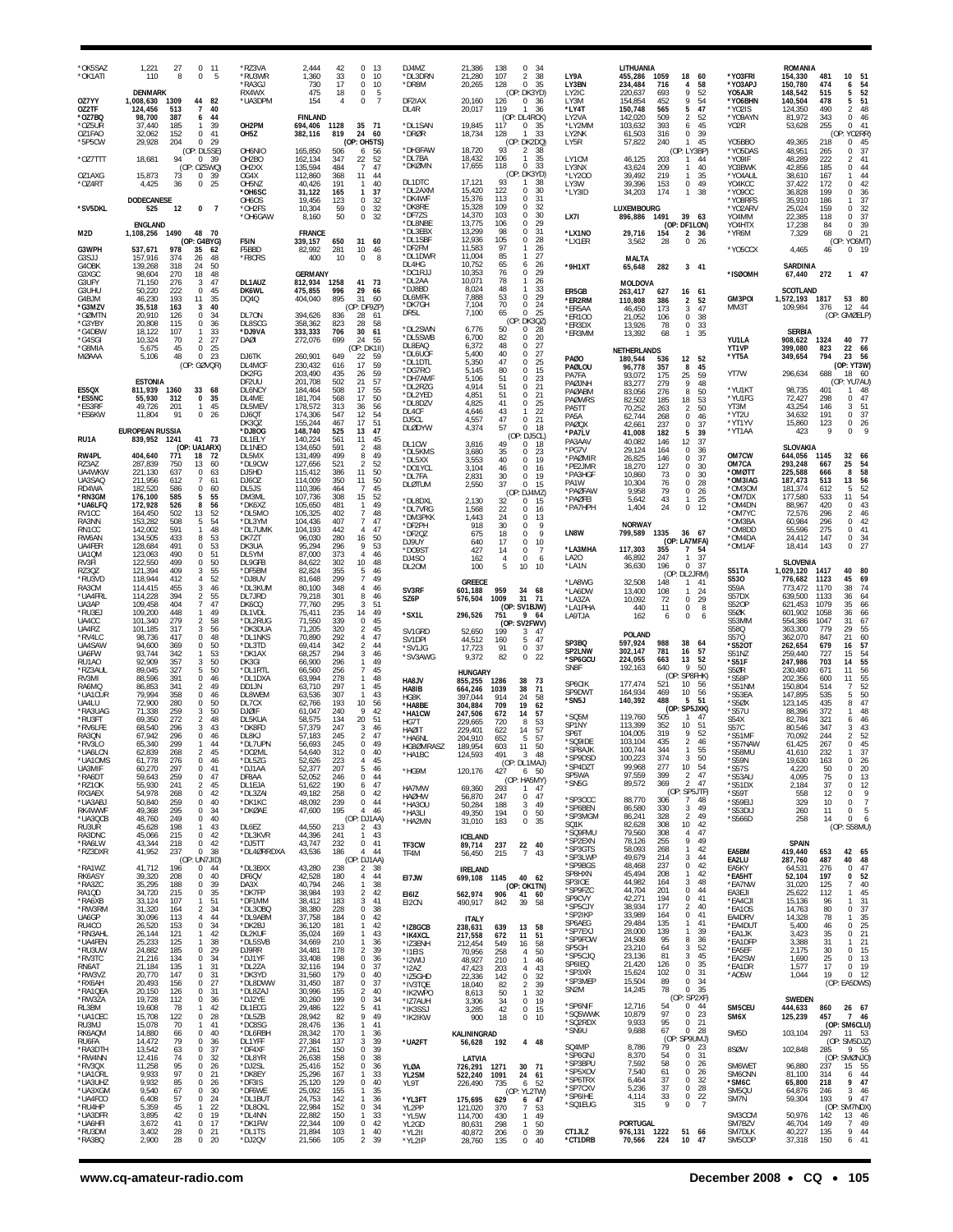| 'SM5DXR<br>*SM5MX<br>*SM7EH<br>*SE6C              | 171<br>28.764<br>$\Omega$<br>-34<br>26,964<br>147<br>0<br>36<br>8.034<br>63<br>$\bf{0}$<br>26<br>7,797<br>69<br>0<br>23<br>(OP: SM6CDN)                                | K40RD<br>RN3ANT<br>EW6CU<br>OK4MM<br>K3TW<br>LY2BBF | 31,300<br>273<br>45<br>30,970<br>0<br>163<br>26,826<br>155<br>$\Omega$<br>26,748<br>0<br>157<br>26,381<br>300<br>34<br>26,301<br>163<br>$\Omega$ | -5<br>38<br>34<br>-36<br>3<br>33                         | W8JI/4<br>N <sub>4</sub> RJ<br>W5LE/4<br>K4DLI | <b>GEORGIA</b><br>1,039,036<br>1801<br>390<br>149.682<br>61,848<br>311<br>45,084<br>164 | 58<br>51<br>49<br>38                                               | 76<br>50<br>23<br>30       | JA2XYO<br>JA3YBK<br>JH3PRR                      | <b>JAPAN</b><br>58,359<br>309,285<br>89,031                                  | 159<br>418<br>187               | 19<br>35<br>15                                         | 30<br>52<br>44                     | IQ <sub>2</sub> CJ<br><b>I4EWH</b><br>IK1YDB<br>IQ1SM<br>IK2AHB | <b>ITALY</b><br>833,840<br>1270<br>661,893<br>1037<br>424,396<br>841<br>232,386<br>577<br>87,350<br>345                                                            | 40<br>38<br>30<br>20<br>4      | 72<br>73<br>62<br>57<br>46                                                                   |
|---------------------------------------------------|------------------------------------------------------------------------------------------------------------------------------------------------------------------------|-----------------------------------------------------|--------------------------------------------------------------------------------------------------------------------------------------------------|----------------------------------------------------------|------------------------------------------------|-----------------------------------------------------------------------------------------|--------------------------------------------------------------------|----------------------------|-------------------------------------------------|------------------------------------------------------------------------------|---------------------------------|--------------------------------------------------------|------------------------------------|-----------------------------------------------------------------|--------------------------------------------------------------------------------------------------------------------------------------------------------------------|--------------------------------|----------------------------------------------------------------------------------------------|
| HB9LCW<br>*HB9ARF<br>HB9CQL<br>HB9AZZ             | SWITZERLAND<br>201,450<br>491<br>18<br>57<br>67,522<br>271<br>46<br>3<br>230<br>3<br>48<br>60.843<br>39,249<br>150<br>44<br>5                                          | RW4AA<br>N6WG<br>K4DZR<br>RN3TT                     | 25,872<br>119<br>$\Omega$<br>(OP: RW4AA)<br>23,392<br>231<br>40<br>230<br>23,230<br>44<br>23,018<br>141<br>$\Omega$                              | 33<br>3<br>$\overline{2}$<br>34                          | K4WW<br>K4UB                                   | <b>KENTUCKY</b><br>86,730<br>516<br>53.070<br>368<br><b>NORTH CAROLINA</b>              | 55<br>53                                                           | - 15<br>-8                 | <b>JAØZRY</b><br>UPØL                           | 4,522<br>KAZAKHSTAN<br>410,520                                               | 39<br>688                       |                                                        | 7 <sub>12</sub><br>0 <sub>66</sub> | IQ4FA<br>RW2F<br>UA2FW                                          | 44,772<br>220<br>KALININGRAD<br>1,085,364 1541<br>985,134<br>1464                                                                                                  | $\Omega$<br>41                 | 41<br>- 77<br>40 73                                                                          |
| HB9HFN<br>*HB9BGF<br>UV5U                         | 40<br>10,127<br>44<br>$\mathbf{1}$<br>$\Omega$<br>975<br>15<br>-13<br><b>UKRAINE</b><br>325,130<br>720<br>22 60                                                        | <b>K4CNW</b><br>SM5CJW<br>K8LN<br>RN4AK<br>N8XA     | 22,204<br>173<br>46<br>22,112<br>140<br>0<br>21.168<br>180<br>43<br>19,737<br>156<br>$\Omega$<br>19.398<br>39<br>122                             | 6<br>32<br>6<br>27<br>14                                 | N1LN/4<br>K3KO/4<br>AA4V                       | 500,365<br>1380<br>105,825<br>480<br>SOUTH CAROLINA                                     | 57<br>54<br>57                                                     | 58<br>31<br>54             | 6MØV<br>3W3W                                    | <b>SOUTH KOREA</b><br>20,900<br>VIETNAM                                      | 189<br>314                      |                                                        | 5 15<br>39                         | LY7A<br>LY2J<br>LY2XW                                           | LITHUANIA<br>398.937<br>969<br>172,592<br>593<br>153.400<br>570                                                                                                    | 21<br>11                       | 56<br>45                                                                                     |
| UW5U<br><b>UYØZG</b>                              | (OP: UX1UA)<br>319,050<br>816<br>13 62<br>(OP: UY2UA)<br>258,258<br>619<br>18<br>59                                                                                    | <b>VE2SB</b><br>G3YMC<br>DJ3GE<br>WA2RZJ            | 18,648<br>106<br>32<br>18,190<br>112<br>$\mathbf{1}$<br>17,701<br>0<br>131<br>17,296<br>42<br>150                                                | 5<br>33<br>31<br>$\overline{4}$                          | W4MEL<br>N4VV                                  | 366,522<br>936<br>39,962<br>316<br><b>TENNESSEE</b><br>228,420<br>626                   | 41<br>53                                                           | 12<br>55                   | 9M4DXX                                          | 80,730<br><b>WEST MALAYSIA</b><br>19,460                                     | - 76                            | 0                                                      | 0 <sub>35</sub>                    | LY20U<br>403A                                                   | 34,155<br>115<br><b>MONTENEGRO</b><br>1,577,610<br>1889                                                                                                            | 6<br>8                         | $\frac{46}{ }$<br>47<br>50 85                                                                |
| *UX5NQ<br>UY5ZZ<br>UU7JM<br>UR8RF<br><b>UXØFF</b> | 196,588<br>659<br>53<br>6<br>55<br>165,501<br>516<br>8<br>159,552<br>464<br>61<br>3<br>147,888<br>555<br>3<br>49<br>10 52<br>440<br>141,236                            | DL1KWK<br>G3VYI<br>K3MJW<br><b>DJØMY</b>            | 15,538<br>94<br>$\mathbf{1}$<br>89<br>15,096<br>$\Omega$<br>14,174<br>167<br>37<br>(OP: K3MD)<br>14,058<br>96<br>$\Omega$                        | 33<br>-34<br>$\mathbf{1}$<br>33                          | W6UB/4<br>NR4M<br>KC4D                         | 78,435<br>248<br><b>VIRGINIA</b><br>1431<br>645.248<br>329.497<br>1054                  | 46<br>58<br>57                                                     | -37<br>70<br>46            | OHØZ                                            | <b>EUROPE</b><br><b>ALAND ISLANDS</b><br>920,916 1507                        |                                 |                                                        | 33 75                              | PI4COM<br>PI4TUE<br>PC5M                                        | <b>NETHERLANDS</b><br>714,420<br>1144<br>667.337<br>1123<br>551,820<br>894                                                                                         | 41<br>39<br>44                 | 67<br>64<br>58                                                                               |
| *UX2X<br>UT8IM<br>*US9PA                          | 519<br>47<br>134,130<br>4<br>(OP: UT2XQ)<br>125,100<br>484<br>$\overline{2}$<br>48<br>50<br>440<br>$\overline{2}$<br>115,076<br>52<br>$\mathbf{1}$                     | VA3RKM<br>UA3FY<br>WC7S<br>RW9LL                    | 13,944<br>111<br>27<br>12,312<br>113<br>$\Omega$<br>11,931<br>131<br>40<br>11,818<br>76<br>$\Omega$                                              | -1<br>24<br>-1<br>19                                     | W4HZ<br>AJ3G/4<br>W8RJL/4                      | 198,816<br>770<br>157,209<br>676<br>50,048<br>240                                       | 57<br>55<br>45                                                     | 39<br>32<br>23             | OE2S<br>CU8A                                    | <b>AUSTRIA</b><br>453,927<br><b>AZORES</b>                                   | 1019                            |                                                        | 24 59                              | PA1TT<br>PA5KT                                                  | 733<br>311,418<br>193,970<br>394<br><b>NORWAY</b>                                                                                                                  | 27<br>31                       | $\frac{52}{54}$                                                                              |
| *UW7F<br>UY4F<br>*UY2UZ<br>*UZ5UA                 | 110,823<br>415<br>54<br>349<br>102,771<br>-3<br>48<br>102,672<br>428<br>$\Omega$<br>43<br>100,170<br>450<br>2                                                          | N7MAL<br>SP5FLA<br>WO2N<br>RU2FM                    | 11,603<br>36<br>116<br>11,036<br>$\overline{2}$<br>68<br>10,758<br>139<br>32<br>$\mathbf 0$<br>10,056<br>85                                      | 5<br>29<br>-1<br>24                                      | K5FMC                                          | LOUISIANA<br>183,724<br>775<br><b>NEW MEXICO</b>                                        | 55 37                                                              |                            | OR <sub>2</sub> T                               | 1,476,288 1505<br><b>BELGIUM</b><br>975,195 1357                             |                                 | 46 71                                                  | 57 75                              | LN3Z<br>LA2AB                                                   | 777,840<br>1328<br>189,930<br>546<br><b>POLAND</b>                                                                                                                 | 34<br>11                       | - 71<br>54                                                                                   |
| UZ7U<br>*UT8NT<br>UT4ZG<br>*urøic                 | 52<br>100,116<br>356<br>$\mathfrak{D}$<br>49<br>99,813<br>414<br>$^{\circ}$<br>53<br>88,236<br>301<br>4<br>295<br>45<br>71,208<br>$\mathbf{1}$                         | NT1A<br>W3AG<br>KN1H<br>KW4JS                       | 10,048<br>129<br>30<br>9,702<br>129<br>32<br>9,310<br>99<br>35<br>9,196<br>110<br>35                                                             | $\overline{2}$<br>$\mathbf{1}$<br>3<br>$\sqrt{3}$        | N5IA<br>AB5MM                                  | 466,440 1230<br><b>TEXAS</b><br>822<br>309,281                                          | 58<br>54                                                           | 57<br>59                   | LZ9W                                            | <b>BULGARIA</b><br>531,867 1006                                              |                                 |                                                        | 27 66                              | SN3R<br>SN9Z<br>SN <sub>11</sub><br>SP9KRT                      | 694,050<br>1124<br>455,685<br>1008<br>208,035<br>610<br>42,804<br>206                                                                                              | 40<br>24<br>11<br>$^{\circ}$   | 65<br>61<br>56<br>41                                                                         |
| UT7DK<br>UW5Q<br>*UT3N<br>*UR7HCX                 | 393<br>37<br>71,077<br>$\Omega$<br>245<br>48<br>61,104<br>$^{\circ}$<br>58,975<br>353<br>35<br>$\Omega$<br>(OP: UT3NK)<br>58.140<br>298<br>38<br>$\Omega$              | AF4PP<br>N3TEE<br>NE5W<br><b>KIØG/5</b>             | 8,602<br>119<br>34<br>8,514<br>117<br>31<br>8,018<br>94<br>36<br>7,912<br>68<br>40                                                               | $\bf 0$<br>$\overline{2}$<br>$\overline{2}$<br>6         | K5NA<br>WD5EAE                                 | 164,300<br>379<br>117,260<br>532<br>CALIFORNIA                                          | 51<br>52                                                           | 55<br>- 30                 | <b>9A2AA</b><br>9A7A<br>9A7B                    | CROATIA<br>1,334,704<br>895.073<br>509,772                                   | 1544<br>1323<br>991             | 51<br>42<br>29                                         | 85<br>71<br>63                     | Y05KAD<br>YR8D                                                  | <b>ROMANIA</b><br>282,100<br>819<br>100,224<br>409                                                                                                                 | 5<br>4                         | 60<br>44                                                                                     |
| *UT4EK<br>*UX2IQ<br>*US3IZ<br>*UY2IZ              | 38<br>51,376<br>278<br>0<br>181<br>44<br>43,560<br>$\Omega$<br>39<br>41,262<br>0<br>211<br>40<br>39,440<br>$\Omega$<br>187                                             | HA5BA<br><b>PAØRBO</b><br>W400<br>UY5YA<br>K9JU     | 7,613<br>74<br>$\Omega$<br>6,984<br>59<br>$\mathbf{0}$<br>6,944<br>109<br>30<br>6,468<br>0<br>68<br>5,568<br>29<br>81                            | 23<br>24<br>-1<br>21<br>$\mathbf{0}$                     | <b>K9YC/6</b><br>W6OAT<br>N6K1<br>N6DZ         | 153,675<br>648<br>107,078<br>499<br>407<br>66.263<br>51,285<br>281                      | 56<br>54<br>54<br>50                                               | - 19<br>20<br>13<br>15     | 9A5ØKDE<br>9A1ACD<br>9AØR                       | 412.870<br>72,618<br>13,176                                                  | 948<br>295<br>97                | 23<br>0<br>0                                           | 59<br>49<br>27                     | YT6T<br>YT9X<br>YU1WS                                           | <b>SERBIA</b><br>1088<br>625,581<br>971<br>510.150<br>30,960<br>129                                                                                                | 33<br>27<br>$\overline{7}$     | 66<br>68<br>38                                                                               |
| UU2JQ<br>*US1IV<br>UT7MA<br>UT5CY                 | 34,102<br>100<br>57<br>2<br>39<br>167<br>$\Omega$<br>33.267<br>0<br>37<br>31.783<br>169<br>185<br>$\mathbf 0$<br>33<br>30.162                                          | W2JEK<br>SM3LDP<br>AE3J<br>KX7L                     | 5,525<br>23<br>90<br>5.192<br>49<br>$\mathbf 0$<br>4,644<br>74<br>26<br>4,401<br>58<br>25                                                        | $\overline{2}$<br>22<br>$\overline{1}$<br>$\overline{2}$ | N7DD                                           | ARIZONA<br>449,616 1163<br><b>NEVADA</b>                                                | 58                                                                 | 58                         | OK5W<br>OL3Z<br>OL5K<br>OL7T                    | <b>CZECH REPUBLIC</b><br>1,025,475<br>560,651<br>514.485<br>370,066          | 1396<br>1170<br>874<br>869      | 45<br>29<br>37<br>25                                   | 76<br>62<br>66<br>57               | OM7M<br>OM8A                                                    | SLOVAKIA<br>1,518,429<br>1616<br>1,175,592<br>1513                                                                                                                 | 56<br>50                       | 85<br>72                                                                                     |
| UT5UGR<br>*US7IA<br>*UX7UN<br>UY7QN               | 37<br>30,020<br>160<br>38<br>29,678<br>153<br>$\Omega$<br>29,193<br>0<br>37<br>162<br>28,908<br>36<br>157<br>$\Omega$                                                  | KO1H<br>PG2AA<br>HB9QA<br>EU1DZ                     | 4,347<br>70<br>27<br>4.179<br>41<br>0<br>3,302<br>24<br>0<br>3,128<br>38<br>$^{\circ}$                                                           | $\mathbf 0$<br>21<br>26<br>17                            | K7XC<br>K7OA                                   | 72,864<br>404<br><b>UTAH</b><br>609<br>104,654                                          | 57 14                                                              | 54 15                      | OK2KRT<br>OK6DX<br>OL4A                         | 329,329<br>285,532<br>285.054                                                | 833<br>739<br>873               | 20<br>19<br>12                                         | 57<br>57<br>54                     | OMØM<br>OM5M<br>OM4A<br>OM3KHE                                  | 843,234<br>1180<br>737,725<br>1073<br>536,820<br>1024<br>391,878<br>920                                                                                            | 41<br>46<br>31<br>21           | 78<br>69<br>61<br>60                                                                         |
| *UT5E0<br>UT9FJ<br>UT8RN<br>*US8ICM<br>*USØQG     | 26,752<br>137<br>0<br>38<br>48<br>23,863<br>86<br>-1<br>143<br>0<br>34<br>23.256<br>34<br>21,608<br>105<br>3<br>29<br>18,357<br>126<br>$\Omega$                        | YO4AAC<br>KK9V<br>K7II<br>UT5DJ                     | 2,418<br>38<br>$\Omega$<br>2,121<br>43<br>21<br>1,552<br>36<br>13<br>1,470<br>30<br>0                                                            | 13<br>$\Omega$<br>3<br>10                                | <b>K70X</b><br>W7SNH                           | WASHINGTON<br>151,468<br>752<br>118,286<br>615                                          | 57<br>56                                                           | 19<br>15                   | OL1F<br>OL1C<br>OL2U<br>OK2RDI<br>OK1KDC        | 257,127<br>157,074<br>121,824<br>16,660<br>11,308                            | 926<br>692<br>539<br>104<br>116 | $\overline{4}$<br>$\bf 0$<br>$\mathbf{1}$<br>0<br>0    | 53<br>47<br>47<br>34<br>22         | OM3RRC<br>OM3KTP                                                | 198,648<br>623<br>4.726<br>63<br><b>SLOVENIA</b>                                                                                                                   | 10<br>$\Omega$                 | $\frac{52}{17}$                                                                              |
| UT5MB<br>*UX8IW<br>*UT7EN<br>*UY5QZ               | 40<br>14,080<br>71<br>$\Omega$<br>26<br>13,728<br>107<br>$\Omega$<br>25<br>12.725<br>109<br>$\Omega$<br>30<br>9,630<br>67<br>$\Omega$                                  | W5ESE<br>OK1DMP<br>UN4PD<br>AC2N/4<br>S57XX         | 19<br>1,102<br>29<br>1,050<br>0<br>14<br>1,026<br>29<br>$\Omega$<br>992<br>31<br>16<br>913<br>22<br>$\Omega$                                     | $\mathbf 0$<br>15<br>6<br>$\mathbf 0$<br>11              | N7ZG<br>WA1PMA/7<br>K8KS                       | 100,100<br>575<br>43,660<br>287<br><b>MICHIGAN</b><br>468,342<br>1307                   | 55<br>52<br>58                                                     | 15<br>$\overline{7}$<br>60 | G3UJE                                           | <b>ENGLAND</b><br>640,609<br><b>EUROPEAN RUSSIA</b>                          | 1079                            |                                                        | 33 74                              | <b>S52AW</b><br>S52ZW<br>S52X<br>S540<br>S56A                   | 617,596<br>1107<br>520,211<br>974<br>951<br>514,779<br>383,514<br>883<br>180.699<br>529                                                                            | 31<br>30<br>33<br>24<br>9      | 67<br>67<br>64<br>58<br>58                                                                   |
| *UX7UA<br>*US5ECW<br>*US3IUK<br>*UT5UQN<br>UT5ECZ | 22<br>6,820<br>67<br>$\Omega$<br>25<br>19<br>2,280<br>$\Omega$<br>14<br>0<br>10<br>900<br>840<br>12<br>0<br>14<br>$\varsigma$<br>12<br>585<br>$\Omega$                 | RW6FO<br>RN9AS<br>AF9J<br>NU7T                      | 882<br>32<br>0<br>$\mathbf Q$<br>837<br>$\Omega$<br>784<br>25<br>14<br>630<br>35                                                                 | 7<br>9<br>$\mathbf 0$<br>0                               | W8MJ<br>K8GT                                   | 165,540<br>576<br>14,432<br>128<br>OHIO                                                 | 55<br>40                                                           | -38<br>$\overline{4}$      | R3AWA<br>RK3AWK<br>RK3SWB<br>RK3XWO             | 346,696<br>334.121<br>233,784<br>219,356                                     | 775<br>919<br>627<br>723        | 16<br>15<br>10<br>8                                    | -66<br>58<br>62<br>53              | S57AL<br>AN3A                                                   | 47,171<br>226<br><b>SPAIN</b><br>917<br>526,109                                                                                                                    | $\Omega$<br>36                 | 43<br>65                                                                                     |
| GW3JXN<br>GW4BLE                                  | <b>WALES</b><br>231,694<br>572<br>21<br>53<br>23,680<br>112<br>-37<br>3                                                                                                | UT5UUV<br>AB1AV<br>EC5WW<br>JA1BVA<br>VK2CCC        | 216<br>9<br>$\Omega$<br>8<br>152<br>8<br>81<br>8<br>$\Omega$<br>10<br>46<br>0<br>24<br>3<br>0                                                    | 6<br>0<br>3<br>$\sqrt{2}$<br>$\overline{2}$              | <b>K1LT/8</b><br>N8TR<br>W8AV<br>K8SM<br>WZ8P  | 530,101<br>1302<br>226,938<br>534<br>183,768<br>717<br>36,696<br>179<br>32,171<br>264   | 58<br>56<br>52<br>46<br>50                                         | 63<br>53<br>41<br>20<br>-3 | RZ6HWA<br>RK3DXS<br>RK4FWX<br>UA3AGW<br>RW3WWW  | 112,112<br>74,272<br>51.000<br>45,862<br>42,320                              | 434<br>355<br>184<br>193<br>215 | $\mathbf{1}$<br>$\Omega$<br>$^{\circ}$<br>8<br>$\bf 0$ | 51<br>44<br>51<br>38<br>40         | EA5RS<br>EA2EA<br>EA4KD<br>EA1WX                                | 707<br>406,176<br>310,076<br>586<br>482<br>222,302<br>191,178<br>446                                                                                               | 36<br>33<br>29<br>25           | 60<br>56<br>53<br>53                                                                         |
| *VK3IO<br>AX7AAP                                  | OCEANIA<br><b>AUSTRALIA</b><br>62<br>- 12<br>9,440<br>4<br>$\overline{3}$<br>140<br>$\overline{4}$<br>$\overline{1}$                                                   | N3CJM<br>EA5GDW                                     | 18<br>3<br>3<br>$-30$<br>$\mathfrak{p}$<br>0<br>MULTI-OPERATOR                                                                                   | 0<br>$\mathfrak{p}$                                      | W8EH<br>AA8LL                                  | 23,077<br>220<br>13,398<br>126<br><b>WEST VIRGINIA</b>                                  | 44<br>34                                                           | 3<br>8                     | RK3RWQ<br>OH4A                                  | 17,248<br><b>FINLAND</b><br>572,634                                          | 115<br>1159                     | $\bf 0$<br>23                                          | 32<br>64                           | SK7DX<br>SM5FUG                                                 | <b>SWEDEN</b><br>1,009,962 1443<br>64,907<br>265                                                                                                                   | 5                              | 42 76<br>- 42                                                                                |
| YCØLOW                                            | (OP: IK1PMR)<br><b>INDONESIA</b><br>560<br>0<br>$\overline{7}$<br>8                                                                                                    |                                                     | <b>NORTH AMERICA</b><br>UNITED STATES<br>CONNECTICUT                                                                                             |                                                          | AJ1M/8<br><b>W8TN</b>                          | 72,138<br>389<br>33,116<br>113<br><b>ILLINOIS</b>                                       | 49<br>40<br>58                                                     | 17<br>-28<br>53            | OH8X<br>OH4AB<br>OH6M<br>OH6MW                  | 507,325<br>346.632<br>281,452<br>161,220                                     | 988<br>818<br>782<br>510        | 20<br>17<br>11<br>9                                    | 71<br>61<br>57<br>51               | HB9CT                                                           | SWITZERLAND<br>131,712<br>392<br><b>UKRAINE</b>                                                                                                                    |                                | 9 55                                                                                         |
| *LU50M                                            | <b>SOUTH AMERICA</b><br>ARGENTINA<br>520<br>2 <sub>6</sub>                                                                                                             | NZ <sub>1U</sub><br>W1UE                            | 49 11<br>51,720<br>325<br><b>MASSACHUSETTS</b><br>638,033 1256<br>57 64                                                                          |                                                          | W9AZ<br>AA9DY                                  | 370,629<br>1189<br>35,310<br>285<br><b>INDIANA</b>                                      | 52                                                                 | 3                          | F6FYA                                           | <b>FRANCE</b><br>456,596                                                     | 842                             | 31 61                                                  |                                    | UU4JMG<br>UR4LRG<br>UZ1H<br>UX4F                                | 764,712<br>1086<br>655,760<br>945<br>361,784<br>830<br>75.744<br>311                                                                                               | 38<br>36<br>17<br>$\Omega$     | - 79<br>76<br>65<br>48                                                                       |
| LU60I<br>LU10A                                    | 3<br>$\mathbf 0$<br>45<br>3<br>$\mathsf 0$<br>$\overline{2}$<br>20<br>$\mathfrak{p}$<br>(OP: LU6QBJ)                                                                   | K1TTT<br>N1BAA                                      | 511,875 1161<br>56 61<br>315,504<br>761<br>57<br><b>NEW HAMPSHIRE</b>                                                                            | 55                                                       | NZ9R<br>WØAIH/9                                | 134,442<br>726<br><b>WISCONSIN</b><br>425,178 1269                                      | 56                                                                 | 21<br>58 59                | FOKHM<br>DR1A                                   | 113,705<br><b>GERMANY</b><br>1,080,008 1461                                  | 333                             | 14<br>49                                               | 78                                 | UT5A<br>UWØL                                                    | 74,088<br>293<br>46,098<br>239                                                                                                                                     |                                | $\mathbf{1}$<br>48<br>0, 39                                                                  |
| P43JB                                             | ARUBA<br>292<br>46 48<br>269,780<br><b>BRAZIL</b>                                                                                                                      | KC1XX<br>KØTV/1<br>K1QX                             | 57 70<br>715,772 1447<br>321,948<br>56<br>961<br>10 <sup>10</sup><br>30<br>3,795                                                                 | 52<br>13                                                 | <b>KØRF</b><br>K8FC/Ø                          | COLORADO<br>403,424 1209<br>276,134<br>903                                              | 58<br>58                                                           | 54<br>43                   | <b>DK10</b><br>DL3ARM<br>DAØBCC<br><b>DLØAO</b> | 1,063,458<br>663,600<br>609,658<br>577,933                                   | 1499<br>1197<br>1236<br>1084    | 51<br>37<br>33<br>34                                   | 72<br>68<br>65<br>69               | KH6LC                                                           | <b>OCEANIA</b><br>HAWAII<br>663,876 827                                                                                                                            |                                | 56 25                                                                                        |
| PY2ZXU<br>PY7ZY                                   | 77<br>28<br>25<br>38,372<br>1,950<br>15<br>12<br>$\mathbf{1}$                                                                                                          | W10P                                                | <b>RHODE ISLAND</b><br>44 20<br>45,056<br>246<br><b>NEW JERSEY</b>                                                                               |                                                          | KJØG<br>KØEU<br>KØAV                           | 93,470<br>607<br>48,708<br>274<br>183<br>23,814                                         | 52<br>48<br>49                                                     | 13<br>18<br>5              | DL100<br>DJ9KM<br>DL5XAT<br><b>DFØSAX</b>       | 449,934<br>446,405<br>413,231<br>406,080                                     | 952<br>930<br>862<br>943        | 33<br>31<br>34<br>30                                   | 60<br>64<br>57<br>60               | 5K3T                                                            | SOUTH AMERICA<br>COLOMBIA<br>193,242 227                                                                                                                           |                                | 48 38                                                                                        |
| CE1/K7CA                                          | CHILE<br>497,673<br>510<br>56 43<br>VENEZUELA                                                                                                                          | W2GD<br>KD2I<br>N <sub>2</sub> BA                   | 747,370<br>1420<br>59<br>58<br>363,870<br>921<br>198,455<br>755<br>54                                                                            | 71<br>59<br>41                                           | <b>WØMR</b>                                    | <b>MINNESOTA</b><br>95,370<br>626<br><b>MISSOURI</b>                                    |                                                                    | 55 11                      | DL9YX<br><b>DKØIW</b><br>DJ8QP<br>DL1RG         | 302,049<br>252,360<br>196,554<br>193,824                                     | 747<br>763<br>342<br>543        | 24<br>17<br>36<br>18                                   | 57<br>55<br>58<br>54               | <b>CWØTOP</b>                                                   | <b>URUGUAY</b><br>161,081<br>211                                                                                                                                   |                                | 45 34                                                                                        |
| *YW7A<br>*YV5NWG                                  | 9<br>5,724<br>22<br>18<br>1,210<br>11<br>$0$ 11<br>QRP                                                                                                                 | K2AX<br>N <sub>2</sub> KPB<br>W2IRT<br>N2WM         | 100,878<br>52<br>343<br>207<br>48<br>36,314<br>27,898<br>136<br>36<br>41<br>26,163<br>149                                                        | 34<br>19<br>22<br>16                                     | KØLIR                                          | 679<br>105,123<br>CANADA                                                                |                                                                    | 51 16                      | DL9YAJ<br>DF3CB<br><b>DHØGHU</b>                | 151,656<br>111,000<br>99,123                                                 | 428<br>271<br>376               | 16<br>17<br>6                                          | 55<br>57<br>51                     | able CW check logs:                                             | <b>CW CHECKLOGS</b><br>Thanks to the following stations for their valu-                                                                                            |                                |                                                                                              |
| OK1IW<br>OL4W                                     | 483<br>6 <sub>47</sub><br>121,847<br>117,500<br>536<br>1 46<br>(OP: OK1IF)                                                                                             | K2FL<br>WW2NJ                                       | 21,228<br>113<br>43<br>23<br>874<br>26                                                                                                           | 15<br>$\mathbf 0$                                        | VE2OJ                                          | QUÉBEC<br>482,229<br>952                                                                |                                                                    | 56 43                      | DA3A<br>DL6MHW<br>DK5OS<br>DF6JC                | 98,792<br>84,784<br>63,920<br>62,664                                         | 409<br>326<br>288<br>220        | 4<br>10<br>$\mathbf 0$<br>10                           | 49<br>46<br>47<br>46               |                                                                 | 3A-ON5NT, DJ3RĀ, DK3PM, DL4KUG, EA2AZ,<br>EA3ALV, ES9C, G4EXD, K7RAT, LY1C, LY2BNL,<br>LZ1JZ, MØRTI, OH5PT, RA1QEA, RA3XDX,<br>RA4UVK, RN6FK, RU6YY, RWØCF, SM5GMZ |                                |                                                                                              |
| SP2DNI<br><b>VE3FRX</b><br><b>S59D</b><br>VA3YT   | 422<br>87,548<br>$\mathbf{1}$<br>42<br>74,094<br>294<br>49<br>$\overline{4}$<br>71,226<br>260<br>3<br>51<br>70,200<br>285<br>49<br>-3                                  | W2XL                                                | <b>NEW YORK</b><br>263,970<br>836<br>56 49<br><b>MARYLAND</b>                                                                                    |                                                          | VE3MIS                                         | ONTARIO<br>127,716 455<br><b>BAHAMAS</b>                                                | 49                                                                 | 9                          | DM1TT<br>DK2OY<br><b>DKØFFO</b><br>DP4X         | 59,670<br>51,810<br>49,920                                                   | 249<br>181<br>273<br>204        | 3<br>11<br>$\mathbf 0$<br>$\mathbf{1}$                 | 48<br>44<br>40<br>47               |                                                                 | SM7ALC, SP3CGK, SP4GDC, SP4Z, SP6LMQ<br>SP7CXV, SQ6MS, SV5FRD, UAØCA, UAØCW<br>UA4RC, UA4WLI, UA6GU, UT3NF, UX1IL,                                                 |                                |                                                                                              |
| <b>WØGJ</b><br>OK7CM<br>KØPK<br>DL5CL             | 68,747<br>495<br>56<br>5<br>68,250<br>337<br>41<br>$\mathbf{1}$<br>67,500<br>489<br>55<br>-5<br>63,600<br>287<br>$\overline{2}$<br>46                                  | N3KS<br>W3DAD<br>W9GE/3<br>WX3B                     | 398,823<br>1056<br>56<br>97,812<br>460<br>52<br>269<br>48<br>86,516<br>28,198<br>253<br>40                                                       | 55<br>26<br>38<br>6                                      | C6ANM                                          | 393,666<br>715<br><b>MEXICO</b>                                                         |                                                                    | 57 46                      | <b>DKØIZ</b><br>DL3ABL<br>DL9NDV                | 46,560<br>43,610<br>23,970<br>14,391                                         | 193<br>159<br>78                | 4<br>$\mathbb O$<br>0                                  | 45<br>34<br>39                     |                                                                 | W4BCV, WS4C, YL5T, YO2NAA, YO5KIP,<br>YO6KNY, YO6LV, YO7KYA, YT2AAA,                                                                                               |                                |                                                                                              |
| SP9W<br><b>NK8Q/3</b><br>HA6IAM<br>LY4CW          | 61,020<br>$\bf 0$<br>45<br>264<br>49<br>8<br>59,850<br>452<br>51,988<br>$\bf{0}$<br>260<br>41<br>49,617<br>274<br>$\mathbf{1}$<br>36                                   | N1SZ/3<br>WE3C                                      | 27<br>42<br>3,045<br>PENNSYLVANIA<br>719,420<br>1359<br>58                                                                                       | $\overline{2}$<br>72                                     | XE1RCS                                         | 626,297<br>948<br>AFRICA<br><b>MADEIRA ISLANDS</b>                                      |                                                                    | 58 61                      | DLØMB<br>DLØUJ<br>DR6J<br>DK2ZO                 | 8,592<br>6,812<br>6,474<br>2,070                                             | 85<br>56<br>54<br>26            | $\mathbb O$<br>$\mathbf 0$<br>0<br>$\mathbf 0$         | 24<br>26<br>26<br>18               |                                                                 | <b>SSB RESULTS</b><br><b>SINGLE OPERATOR</b><br><b>NORTH AMERICA</b>                                                                                               |                                |                                                                                              |
| UR6QS<br>RW6HJV<br>OK1DEC<br>DF8XC                | 248<br>$\pmb{0}$<br>39<br>48,360<br>193<br>46,158<br>48<br>$\mathbf{1}$<br>44,640<br>278<br>$\bf{0}$<br>36<br>42,420<br>215<br>$\mathbf{1}$<br>41                      | K3WW<br>AA3B<br>W3KWH<br>N3ZA                       | 57<br>524,392<br>1235<br>57<br>207,290<br>728<br>262<br>46<br>57,190<br>55,334<br>219<br>43                                                      | 61<br>38<br>24<br>30                                     | CT9M                                           | 2,196,132 1600<br>ASIA<br><b>ASIATIC RUSSIA</b>                                         |                                                                    | 55 83                      | HG8DX<br>HG3DX                                  | <b>HUNGARY</b><br>1,168,497 1468<br>1,014,273                                | 1432                            | 47<br>43                                               | 74<br>74                           | W1GUS<br>K1KI                                                   | <b>UNITED STATES</b><br>CONNECTICUT<br>108,144<br>619                                                                                                              | 55                             | - 17                                                                                         |
| RW3AI<br><b>RK2FXG</b><br>KE9I                    | 41,699<br>245<br>$\bf 0$<br>37<br>38,046<br>220<br>$\bf{0}$<br>34<br>(OP: RA2FB)<br>311<br>36,822<br>46<br>5                                                           | W3UTD<br>K4TD                                       | 16,779<br>153<br>43<br>ALABAMA<br>406,107 1122<br>57 60                                                                                          | $\overline{4}$                                           | RK9CWA<br>RK9CZO<br>UA9UZZ<br>RZ9WXK           | 460,656<br>710<br>317,394<br>567<br>509<br>265,298<br>124<br>20,120                     | $\mathbf{1}$<br>$\overline{2}$<br>$\overline{2}$<br>$\overline{0}$ | - 71<br>61<br>60<br>20     | HG8ØHQ<br>HA8ØMRASZ<br>HA1DAE                   | 456,984<br>46,731<br>2,790                                                   | 926<br>253<br>33                | 27<br>$\overline{1}$<br>$\overline{2}$                 | 61<br>36<br>-16                    | N1ZZ<br>*N1JW<br>*KA1VMG                                        | 439<br>96,570<br>78,660<br>321<br>110<br>8,576<br>3,770<br>65                                                                                                      | 32<br>26                       | $\begin{array}{cc} 49 & 25 \\ 48 & 28 \end{array}$<br>$\overline{\mathbf{0}}$<br>$\mathbf 0$ |
| K5LG<br>W4TMR<br>KR2Q<br>YL2CV<br>HA7JQK          | 289<br>50<br>5<br>35,530<br>34,800<br>237<br>49<br>9<br>$\overline{\mathbf{3}}$<br>317<br>44<br>34,780<br>189<br>$\pmb{0}$<br>34,452<br>36<br>35<br>193<br>0<br>33,145 | W4SVO<br>N4WW<br>WØJLC/4                            | <b>FLORIDA</b><br>55 57<br>264,656<br>694<br>188,210<br>364<br>53<br>178,296<br>57<br>467                                                        | 57<br>57                                                 | <b>RWØCWA</b><br>C4N                           | 192,625<br>387<br><b>CYPRUS</b><br>1,461,832 1342 37 79                                 | 26 41                                                              |                            | EI7M<br>MD4K                                    | <b>IRELAND</b><br>695,856 1015<br><b>ISLE OF MAN</b><br>1,285,596 1700 47 76 |                                 |                                                        | 44 65                              | <b>WB1FTK</b><br>*WW1M<br>*KA1C<br>*N1YIS                       | <b>MAINE</b><br>21,609<br>165<br>148<br>12,708<br>380<br>60                                                                                                        | 38<br>34<br>10<br>16<br>4<br>6 | - 11<br>$\overline{2}$<br>0<br>$\overline{0}$                                                |
|                                                   |                                                                                                                                                                        |                                                     |                                                                                                                                                  |                                                          |                                                |                                                                                         |                                                                    |                            |                                                 |                                                                              |                                 |                                                        |                                    |                                                                 |                                                                                                                                                                    |                                |                                                                                              |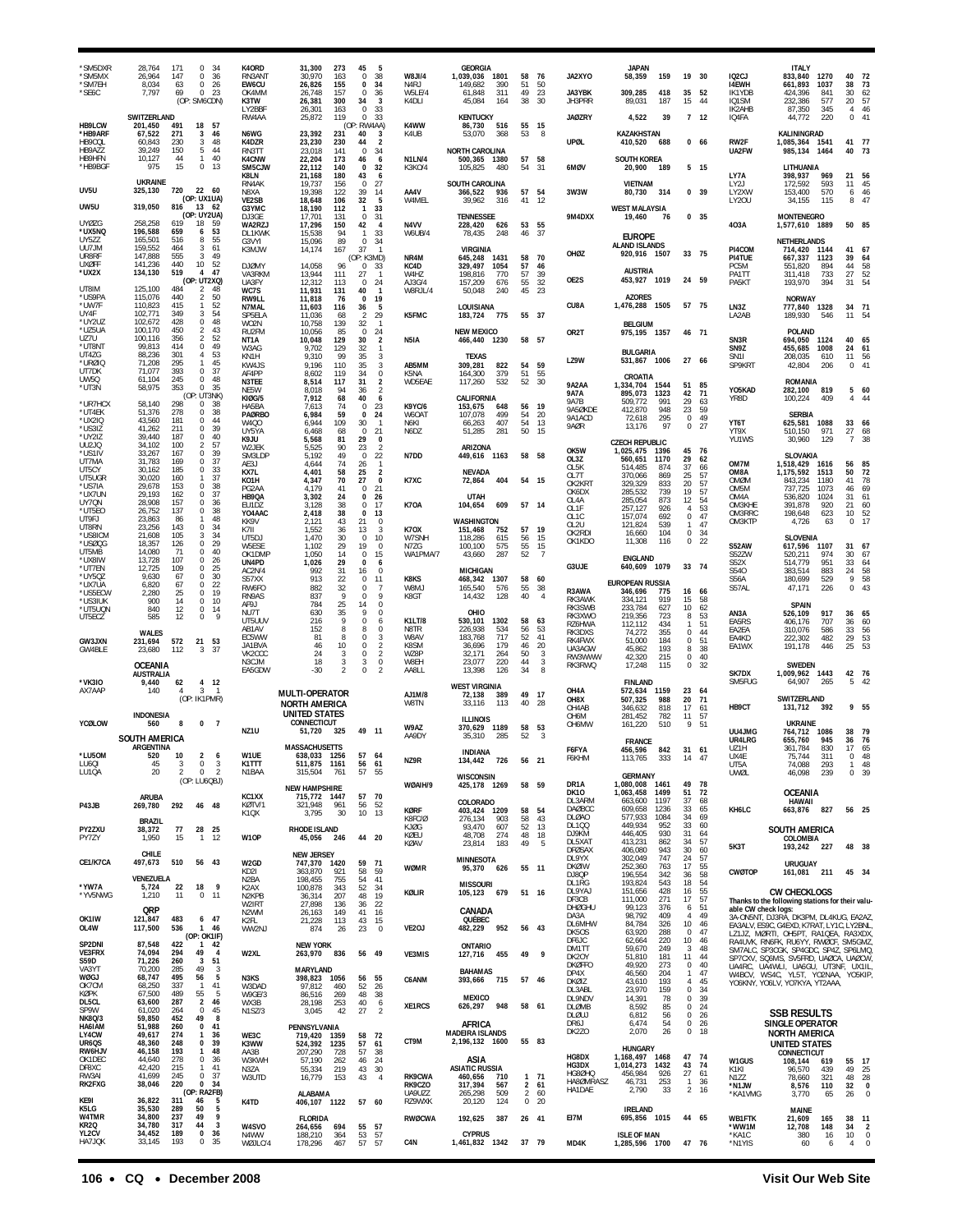| K1TTT                               | <b>MASSACHUSETTS</b><br>91,323<br>469<br>51 22                                                                                       | K4UEE<br>K4ODL                           | 21.009<br>40<br>187<br>17,982<br>133<br>45                                   | -7<br>9                                                     | *AD6AF<br>*K6JEB                      | 495<br>26<br>352<br>19                                               | 8<br>-1                                                              | <b>KØRI</b><br>KØGAS            | 39.900<br>49<br>300<br>8<br>25,484<br>238<br>40<br>6                                                                                    | XE2K                         | <b>MEXICO</b><br>7,100<br>57<br>23                                                                           |
|-------------------------------------|--------------------------------------------------------------------------------------------------------------------------------------|------------------------------------------|------------------------------------------------------------------------------|-------------------------------------------------------------|---------------------------------------|----------------------------------------------------------------------|----------------------------------------------------------------------|---------------------------------|-----------------------------------------------------------------------------------------------------------------------------------------|------------------------------|--------------------------------------------------------------------------------------------------------------|
| K5ZD/1<br>*K1EP                     | (OP: W1EQO)<br>63,490<br>306<br>51<br>19<br>9<br>63,336<br>457<br>49                                                                 | K4DLI<br>W4AMP<br>N3FP/4                 | 13,140<br>38<br>121<br>12,420<br>117<br>42<br>11,424<br>39<br>116            | $\overline{7}$<br>$\overline{4}$<br>3                       | KG6ZHC<br>K6III<br>*AD6ZJ             | 312<br>18<br>10<br>161<br>52<br>$\mathbf{1}$                         | 8<br>$\mathbf 0$<br>7<br>$^{\circ}$<br>3<br>$\mathbf{1}$             | 'WØETT<br>*NO2D/Ø<br>*WØPSS     | 15,870<br>156<br>44<br>$\overline{2}$<br>41<br>27<br>$\mathbf 0$<br>2,214<br>8<br>$\mathbf 0$<br>176<br>11                              | HP1WW                        | PANAMA<br>37<br>4,334<br>14<br>- 8                                                                           |
| N <sub>1</sub> SV<br>W1UE<br>KB1MPC | 9<br>41,769<br>339<br>42<br>197<br>20,554<br>39<br>4<br>6,600<br>89<br>28<br>$\overline{2}$                                          | *N4WD<br>WF4W<br>K1ZZI/4                 | 35<br>9,102<br>108<br>33<br>7,622<br>88<br>31<br>6,336<br>73                 | 2<br>4<br>5                                                 | KC7V                                  | ARIZONA<br>30,263<br>246                                             | $\overline{7}$<br>46                                                 | WØEWD                           | <b>IOWA</b><br>58 33<br>286,832<br>1289                                                                                                 | *KP4KE                       | <b>PUERTO RICO</b><br>349,479<br>54 49<br>605                                                                |
| *K1DAT<br>W1FM<br>W10A              | 99<br>$\overline{2}$<br>6,288<br>22<br>72<br>$\mathbf 0$<br>4,368<br>26<br>$\overline{2}$<br>48<br>25<br>3.294                       | *N4TOL<br>*AA4LR<br>*N4HH                | 3,886<br>29<br>64<br>39<br>22<br>2,070<br>21<br>918<br>16                    | $\mathbb O$<br>$\mathbf{1}$<br>$\mathfrak{p}$               | K7WP<br>K7HP<br>*W7UPF                | 11,224<br>96<br>93<br>7.038<br>4,350<br>65                           | 41<br>-5<br>33<br>$\mathbf{1}$<br>27<br>$\overline{2}$               | WØNO                            | KANSAS<br>1001<br>13<br>161,880<br>58                                                                                                   | KP2M                         | <b>VIRGIN ISLANDS</b><br>18<br>12,000<br>- 14<br>63                                                          |
| AF1T                                | <b>NEW HAMPSHIRE</b><br>118,404<br>48<br>30<br>545                                                                                   | K4WW                                     | <b>KENTUCKY</b><br>292<br>52<br>39,556                                       | 6                                                           | N7VF<br>*W7MD<br>*W4LSC/7             | 3,750<br>54<br>1,998<br>30<br>210<br>$\overline{7}$                  | 29<br>$\mathbf{1}$<br>25<br>$\overline{2}$<br>5<br>$\mathcal{P}$     | WØBH<br>*KØRH<br>WØCEM          | 78,184<br>611<br>54<br>$\overline{4}$<br>53,534<br>408<br>53<br>5<br>50<br>36,567<br>324<br>$\mathbf{1}$                                |                              | (OP: N2TK)<br>AFRICA                                                                                         |
| N1IW<br>K1HAP<br>*AE1P              | 76,020<br>341<br>47<br>23<br>291<br>50<br>22<br>61,416<br>40,440<br>269<br>52<br>8                                                   | K4AVX                                    | 5,115<br>67<br>29<br><b>NORTH CAROLINA</b>                                   | $\overline{4}$                                              | KG7H                                  | <b>IDAHO</b><br>47,905<br>372                                        | 49<br>-6                                                             | *NØUJQ                          | 34,374<br>295<br>48<br>3<br><b>MINNESOTA</b>                                                                                            | IH9/W1NA                     | <b>AFRICAN ITALY</b><br>736,848<br>17 67<br>881                                                              |
| K1DFT                               | RHODE ISLAND<br>41<br>18,377<br>161<br>6                                                                                             | <b>WJ2D/4</b><br><b>NX9T/4</b><br>KZ2I/4 | 129,948<br>55<br>674<br>129,900<br>741<br>57<br>51<br>39,432<br>256          | 23<br>18<br>11                                              | NB7V                                  | <b>MONTANA</b><br>27,795<br>229                                      | 48<br>3                                                              | <b>NM7X/Ø</b><br>*WØGJ<br>*KØPK | 175,032<br>57<br>1143<br>11<br>87,104<br>580<br>56<br>8<br>52,200<br>382<br>53<br>5                                                     | *EA8BQM                      | <b>CANARY ISLANDS</b><br>0<br>$\overline{\phantom{0}}$<br>5                                                  |
| N1BCL                               | <b>VERMONT</b><br>34,700<br>294<br>44<br>6                                                                                           | *K4TMC<br>*NC4MI<br>*AI4GR               | 27,649<br>287<br>40<br>35<br>11.232<br>123<br>34<br>10,878<br>126            | 3<br>$\overline{4}$<br>3                                    | *KK7UV<br>*KD7DCR<br>*KD7IIC          | 18,446<br>173<br>4,416<br>56<br>2,156<br>40                          | 41<br>5<br>30<br>$\overline{2}$<br>22<br>$\mathbf 0$                 | *ACØW<br>*KØKX<br>*KØQC         | 47,538<br>355<br>52<br>5<br>27,702<br>196<br>50<br>7<br>17,600<br>145<br>47<br>3                                                        | *D4C                         | <b>CAPE VERDE</b><br>222,600<br>270<br>46 38<br>(OP: YL7A)                                                   |
| K2AX                                | <b>NEW JERSEY</b><br>57<br>37<br>214,414<br>810                                                                                      | *W1REP/4<br>AE4EC<br>*KU4BP              | 31<br>8,060<br>121<br>30<br>7,821<br>102<br>29<br>4.464<br>63                | 0<br>3<br>$\overline{2}$                                    | K7XC                                  | NEVADA<br>49,572<br>404                                              | 48<br>6                                                              | *KØRC<br>K9WN/Ø<br>*NØODK       | 13,545<br>135<br>$\overline{2}$<br>41<br>11,567<br>115<br>40<br>3<br>$\bf 0$<br>11,544<br>39<br>127                                     | CT3DL                        | <b>MADEIRA ISLANDS</b><br>41<br>594,832<br>539<br>71                                                         |
| W2NO<br>*N2HMM<br>N2VW              | 15,910<br>152<br>39<br>4<br>10,450<br>118<br>37<br>$\mathbf{1}$<br>3<br>9.082<br>103<br>35                                           | K3IXD/4                                  | SOUTH CAROLINA<br>47,790<br>49<br>333                                        | 10                                                          | *K7ACZ                                | 15,040<br>128<br><b>OREGON</b>                                       | 41<br>6                                                              | *NNØQ<br>*KØYR<br>NØAT          | 10,542<br>103<br>41<br>$\mathbf{1}$<br>7,416<br>85<br>33<br>3<br>7,315<br>81<br>31<br>$\overline{4}$                                    | CT9L<br>CT3BD                | 284,142<br>333<br>35<br>- 52<br>(OP: DJ6QT)<br>21<br>3,496<br>0, 19                                          |
| WQ2N<br>*K2SQS<br>K2PS              | 5,616<br>105<br>23<br>$\mathbf{1}$<br>$\mathbf 0$<br>1,410<br>41<br>15<br>992<br>25<br>0<br>16                                       | N4UFP<br>*KG4IGC<br>NJ4F                 | 31,824<br>44<br>264<br>19.909<br>196<br>38<br>16,591<br>144<br>40            | $\overline{7}$<br>5<br>$\overline{7}$                       | W7JY<br>K7RAT                         | 30,450<br>257<br>28,896<br>209                                       | 45<br>5<br>8<br>48<br>(OP: N6TR)                                     | *KSØT<br>NØUJJ*<br>*WØJEC       | 4,323<br>58<br>33<br>$\mathbf 0$<br>3.834<br>27<br>$\mathbf 0$<br>56<br>2,700<br>48<br>25<br>$\mathbf 0$                                |                              | ASIA<br><b>ARMENIA</b>                                                                                       |
| *KC2OGR<br>*W2JEK                   | 297<br>9<br>0<br>15<br>140<br>10<br>$\overline{7}$<br>0                                                                              | *KM4RK                                   | 5,910<br>28<br>88<br><b>TENNESSEE</b>                                        | $\overline{2}$                                              | *NW7E<br>*W70R<br>N6TW/7              | 16.965<br>155<br>11,115<br>102<br>92<br>9,786                        | 40<br>-5<br>40<br>5<br>37<br>5                                       | *KCØRQH                         | 14<br>$\Omega$<br>532<br>16<br><b>MISSOURI</b>                                                                                          | EK6TA                        | 166,806<br>333<br>0 <sub>54</sub><br><b>ASIATIC RUSSIA</b>                                                   |
| K2XA<br>WA3AFS/2                    | <b>NEW YORK</b><br>23<br>92,554<br>442<br>54<br>67,760<br>367<br>51<br>19                                                            | W4PV<br>K4LTA<br>*NA4K                   | 154,906<br>929<br>56<br>28,750<br>44<br>278<br>39<br>10,794<br>106           | 17<br>$\overline{2}$<br>$\overline{3}$                      | *W3CP/7<br>*K7XI<br>*W7WHY            | 9,633<br>99<br>1,968<br>38<br>72<br>6                                | 35<br>$\overline{4}$<br>24<br>$\Omega$<br>4<br>$\mathbf 0$           | KU1CW/Ø<br>WØJPL                | 57<br>27<br>252,336<br>1275<br>474<br>54<br>69,130<br>8<br>(OP: KØJPL)                                                                  | UA9KAA<br>*RU9AC<br>UA9JDP   | 41<br>58,999<br>162<br>$\mathbf{0}$<br>23,983<br>93<br>29<br>0<br>19,328<br>32<br>73<br>$\Omega$             |
| KE2DX<br>*WA2MCR<br>W2XL            | 50<br>15<br>67,600<br>402<br>39,960<br>304<br>46<br>8<br>39,560<br>426<br>36<br>4                                                    | W4NZ<br>KA4OTB<br>W200/4                 | 9,520<br>100<br>36<br>32<br>7,922<br>103<br>26<br>3.886<br>-51               | $\overline{4}$<br>$\overline{2}$<br>3                       | KK7CG                                 | 54<br>6<br><b>UTAH</b>                                               | 6<br>$^{\circ}$                                                      | *WØHBH<br>KØFG                  | 8,664<br>102<br>35<br>$\overline{\mathbf{3}}$<br>7,840<br>38<br>$\overline{2}$<br>88                                                    | *UA9AC.<br>*UA9AL<br>RV9LM   | 13,178<br>22<br>68<br>$\Omega$<br>15<br>42<br>5,355<br>$\Omega$<br>4,200<br>32<br>15<br>$\Omega$             |
| WA2ETU<br>KD2NE<br>*W2LP            | 37,128<br>296<br>44<br>8<br>24,096<br>196<br>40<br>8<br>22,790<br>3<br>226<br>40                                                     | *WA4OSD<br>*W4OGG<br>N4V7                | 28<br>3,024<br>51<br>1,704<br>34<br>24<br>18<br>35<br>1,672                  | $\bf 0$<br>$\mathbf 0$<br>$\overline{1}$                    | <b>N5LZ/7</b><br>*NS7K<br>K7LU        | 47,367<br>353<br>222<br>26,052<br>4,060<br>61                        | 9<br>48<br>46<br>6<br>26<br>$\mathcal{P}$                            | <b>KBØARZ</b><br>'NØUNL         | NEBRASKA<br>12,169<br>125<br>42<br>-1<br>18<br>$\mathbf 0$<br>585<br>15                                                                 | *UA9CBM<br>*RU9UE<br>*UA9AX  | 1.738<br>20<br>11<br>$\Omega$<br>1,430<br>15<br>11<br>0<br>496<br>8<br>8<br>$\Omega$                         |
| *WB2KLD<br>*N2MTG<br>N2BZP          | 21,369<br>167<br>45<br>6<br>19,787<br>182<br>43<br>$\overline{4}$<br>12,948<br>148<br>3<br>36                                        | *K1GU/4                                  | 552<br>17<br>11<br><b>VIRGINIA</b>                                           | $\overline{1}$                                              | <b>K70X</b>                           | WASHINGTON<br>113,340<br>817                                         | $\overline{7}$<br>53                                                 | *KD4POJ/Ø                       | <b>NORTH DAKOTA</b><br>77,340<br>53<br>$\overline{7}$<br>566                                                                            | <b>RWØCF</b><br><b>UAØCA</b> | 19,375<br>74<br>10<br>- 21<br>12,850<br>59<br>10<br>15                                                       |
| *N2OBY<br>*W2JUV<br>*K2SI           | 12,084<br>$\overline{2}$<br>132<br>36<br>10,744<br>131<br>34<br>0<br>33<br>8.806<br>110<br>$\mathbf{1}$                              | <b>K3ZM/4</b><br>W4NF<br>*KB4OLM         | 391,160<br>58<br>1125<br>67,317<br>49<br>490<br>51,975<br>51<br>426          | 52<br>8<br>$\overline{4}$                                   | W7GKF<br>WX7P<br>K7II                 | 41,364<br>323<br>14,112<br>146<br>6,965<br>72                        | 47<br>$\overline{7}$<br>39<br>3<br>30<br>5                           | <b>NTØV</b>                     | 425<br>53<br>13<br>68,640<br>SOUTH DAKOTA                                                                                               | *UAØS.                       | 5<br>16<br>270<br>$\Omega$<br><b>CYPRUS</b>                                                                  |
| K2ONP<br>W2RR<br>NA2M               | 8,194<br>98<br>32<br>$\overline{2}$<br>50<br>7<br>7.400<br>43<br>7,095<br>91<br>32<br>1                                              | K2WK/4<br>AJ3G/4<br>*N4BCC               | 44,495<br>355<br>48<br>32,100<br>270<br>44<br>45<br>27,979<br>247            | $\overline{7}$<br>6<br>$\overline{4}$                       | N7BF<br>KB7ME<br>WA1PMA/7             | 4,256<br>52<br>3,336<br>54<br>2,940<br>36                            | 29<br>3<br>20<br>$\overline{4}$<br>27<br>3                           | <b>WØSD</b><br>*WBØVBW          | 52,664<br>397<br>55<br>$_{3}$<br>(OP: WØDB)<br>42<br>9,156<br>100<br>0                                                                  | <b>H22H</b>                  | 66,654<br>151<br>$0$ 46<br>(OP: 5B4MF)                                                                       |
| *N2MRI<br>*WA2JQK<br>*AI2N          | 88<br>0<br>6,600<br>30<br>5,900<br>103<br>24<br>$\mathbf{1}$<br>5,049<br>74<br>26<br>$\mathbf{1}$                                    | N3JT/4<br>N <sub>2FT/4</sub><br>*K4EU    | 21,413<br>42<br>175<br>20,430<br>196<br>41<br>39<br>18.275<br>174            | $\overline{7}$<br>$\overline{4}$<br>$\overline{4}$          | W7SAW<br>*WAØWWW/7<br>*W7QN           | 2,862<br>44<br>2,310<br>46<br>2,136<br>74                            | 26<br>$\mathbf{1}$<br>21<br>$\mathbf 0$<br>11<br>-1                  | *KØPIR                          | 1,716<br>36<br>22<br>$^{\circ}$                                                                                                         | *4L2M                        | <b>GEORGIA</b><br>88,826<br>206<br>2 44<br><b>MONGOLIA</b>                                                   |
| *N2SQW<br>*WN2Y<br>AA2OI            | 1,209<br>39<br>13<br>0<br>1,066<br>38<br>13<br>0<br>0<br>11<br>891<br>36                                                             | N4MM<br>N2QT/4<br>K4RDU                  | 43<br>17,850<br>139<br>17,493<br>143<br>42<br>16,536<br>188<br>36            | $\overline{7}$<br>$\overline{7}$<br>3                       | *N7QS<br>*KB7UVB                      | 1,335<br>34<br>432<br>15<br>MICHIGAN                                 | 14<br>$\mathbf{1}$<br>11<br>$\overline{1}$                           | VO1TA                           | CANADA<br>NEWFOUNDLAND<br>35<br>21<br>67,200<br>224                                                                                     | *JT1CO                       | 11,660<br>65<br>0 <sub>22</sub><br><b>TURKEY</b>                                                             |
| AA1K/3                              | <b>DELAWARE</b><br>9,570<br>108<br>28<br>5                                                                                           | N3BM/4<br>N4DWK<br>*WF1L/4               | 14,212<br>40<br>132<br>14.194<br>36<br>104<br>32<br>5,696<br>80              | $\overline{4}$<br>11<br>0                                   | W8TE<br>W8GP                          | 103,032<br>603<br>84,241<br>584                                      | 58<br>14<br>53<br>8                                                  | VO1MP                           | 37,345<br>95<br>24<br>31<br>QUÉBEC                                                                                                      | *TC2T<br>*TA1CM              | 186<br>0 <sub>36</sub><br>65,088<br>(OP: TA2MW)<br>30,780<br>$^{\circ}$<br>- 38                              |
| W3DQ                                | DISTRICT OF COLUMBIA<br>55,440<br>50<br>- 5<br>434                                                                                   | *K4FTO<br>W2YE/4<br>*N3UA/4              | 3,525<br>24<br>63<br>2,952<br>51<br>21<br>2,200<br>44<br>22                  | $\mathbf{1}$<br>3<br>0                                      | N8LJ<br>W8DA<br>*K8MJZ<br>$*$ KS80    | 73,206<br>489<br>343<br>43.200<br>15,405<br>166<br>14,268<br>146     | 54<br>9<br>51<br>3<br>39<br>0<br>40<br>-1                            | *VE2XAA<br>VA2WDQ<br>*VE2DWA    | 29,376<br>174<br>34<br>$\overline{2}$<br>8,257<br>82<br>23<br>0<br>24<br>13<br>1,443<br>$\Omega$                                        | A61Q                         | 153<br><b>UNITED ARAB EMIRATES</b><br>0 <sub>23</sub><br>8,625<br>41                                         |
| N3HBX                               | MARYLAND<br>347,886<br>1267<br>56<br>43                                                                                              | *K2VX/4<br>*W4ONC<br>*W4HJ               | 37<br>17<br>1,615<br>37<br>1.309<br>16<br>1,045<br>29<br>19                  | 0<br>-1<br>$\theta$                                         | *KD8GBK<br>*K8JA<br>NO8R              | 13,068<br>126<br>12,600<br>113<br>11,844<br>112                      | 42<br>$\overline{2}$<br>43<br>$\mathcal{P}$<br>37<br>5               | *VE2AWR                         | (OP: LW8EXF)<br>583<br>13<br>-11<br>$^{\circ}$                                                                                          |                              | <b>EUROPE</b><br><b>AUSTRIA</b>                                                                              |
| *NS3T<br>*W3LL<br>K3ZO              | 9<br>66,480<br>480<br>51<br>5<br>66,462<br>539<br>48<br>$\overline{7}$<br>59,413<br>440<br>52                                        | *K3MZ/4<br>*K7CS/4                       | 21<br>672<br>14<br>15<br>11<br>396                                           | $^{\circ}$<br>$\Omega$                                      | *WA1UJU/8<br>*N8CBW<br>*NF8M          | 6,965<br>80<br>68<br>4,239<br>245<br>13                              | 34<br>$\overline{1}$<br>27<br>$\mathbf 0$<br>-7<br>$\Omega$          | VE3EY<br>VE3AP                  | <b>ONTARIO</b><br>58<br>734,156<br>1323<br>48<br>765<br>57<br>25<br>308,894                                                             | OE6MBG<br>OE1TKW<br>*OE9MON  | 12<br>167,440<br>487<br>53<br>33<br>23.958<br>144<br>$^{\circ}$<br>22,508<br>134<br>$\mathbf{0}$<br>34       |
| W9GE/3<br>K3DI<br>N3UM              | $\overline{7}$<br>58,300<br>463<br>48<br>57,330<br>366<br>52<br>13<br>56,992<br>478<br>46<br>6                                       | W5QP<br>*KD5J                            | <b>ARKANSAS</b><br>24,678<br>195<br>47<br>82<br>6,105<br>31                  | $\overline{7}$<br>$\overline{2}$                            | N8TR                                  | OHIO<br>163,956<br>882                                               | 58<br>20                                                             | VE3CX<br>VO1NO/VE3<br>VF3CR     | 266,700<br>790<br>56<br>14<br>196,719<br>589<br>54<br>15<br>139,260<br>56<br>10<br>441                                                  | CU2AF                        | <b>AZORES</b><br>207<br>29<br>-44<br>106,361                                                                 |
| K300<br>K3TC<br>W3UL                | 45,684<br>347<br>45<br>9<br>290<br>47<br>10<br>39.957<br>278<br>30.636<br>40<br>6                                                    | W5KI                                     | 532<br>16<br>14<br>LOUISIANA                                                 | 0                                                           | WT8C<br>*WB8JUI<br>*KC8QAE            | 341<br>59.710<br>38,718<br>309<br>32,118<br>267                      | 53<br>17<br>50<br>$\overline{4}$<br>49<br>$\overline{4}$             | *VE3NE<br>*VE3MGY<br>VA3XH      | 112,057<br>387<br>52<br>9<br>109,648<br>53<br>3<br>414<br>97,146<br>378<br>47<br>7                                                      | EW4MM                        | <b>BELARUS</b><br>9,022<br>69<br>0 <sub>26</sub>                                                             |
| N1WR/3<br>N3AM<br>KB3NAA            | 5<br>20,124<br>197<br>38<br>7,560<br>90<br>32<br>3<br>3,753<br>59<br>26<br>$\mathbf{1}$                                              | *K5ER<br>W5HD                            | 38<br>9,711<br>108<br>52<br>28<br>3.689                                      | -1<br>3                                                     | *N8MHL<br>*WB8TC1<br>*W8KNO           | 25,284<br>231<br>221<br>22.748<br>12,384<br>154                      | 46<br>3<br>41<br>3<br>36<br>$\mathbf 0$                              | 'VE3FRX<br>*VE3RZ<br>*VE3NB     | 76,788<br>50<br>300<br>4<br>74,677<br>297<br>49<br>$\overline{4}$<br>60,684<br>243<br>49<br>3                                           | ON8DM                        | <b>BELGIUM</b><br>279,432<br>739<br>11 61                                                                    |
| *N3ALN<br>*N3KHK                    | 1,547<br>41<br>16<br>$\mathbf 0$<br>208<br>13<br>8                                                                                   | W8FR/5                                   | <b>MISSISSIPPI</b><br>97<br>30<br>7,168                                      | $\overline{2}$                                              | *K8VUS<br>*N8HP<br>*W8IDM             | 12,040<br>119<br>11,286<br>129<br>8,970<br>130                       | 41<br>$\overline{2}$<br>$\overline{2}$<br>36<br>30<br>$\mathbf 0$    | VA3WU<br>*VE3OX<br>VE3CUI       | 43,600<br>233<br>36<br>41,760<br>197<br>42<br>3<br>34,658<br>172<br>39<br>$\overline{4}$                                                | *T94LW                       | <b>BOSNIA-HERZEGOVINA</b><br>86,670<br>$0$ 45<br>380                                                         |
| W3BGN<br>W3TS                       | PENNSYLVANIA<br>284,130<br>1055<br>59<br>40<br>1103<br>23<br>213,516<br>58                                                           | <b>W6PU/5</b><br>*W5GZ                   | <b>NEW MEXICO</b><br>46,226<br>347<br>49<br>90<br>33<br>7,844                | 9<br>$\overline{4}$                                         | *KC8IVC<br>N8AA<br>*K8CR              | 6 405<br>78<br>5,792<br>77<br>65<br>5,134                            | 31<br>30<br>$\overline{2}$<br>$\overline{2}$<br>32                   | VE3EJ<br>*VE3TW<br>*VE3NQM      | 10<br>28,717<br>121<br>37<br>25,130<br>152<br>34<br>133<br>23,273<br>37<br>0                                                            | LZ13ØLO                      | <b>BULGARIA</b><br>29,192<br>137<br>$140$                                                                    |
| W3GH<br>W3SO                        | 170,538<br>769<br>56<br>30<br>81,243<br>608<br>53<br>6<br>(OP: W3YOZ)                                                                | K5CM                                     | OKLAHOMA<br>600<br>88,384                                                    | 53 11                                                       | *AF8C<br>*WA8SSQ<br>*KD8CDC           | 1,185<br>32<br>780<br>20<br>297<br>12                                | 15<br>$\mathbf 0$<br>15<br>0<br>9<br>$\mathbf 0$                     | *VE3FH<br>*VE3RCN<br>*VA3DX     | 17,649<br>101<br>34<br>3<br>29<br>16,559<br>125<br>0<br>15,947<br>93<br>$\overline{2}$<br>35                                            | *LZ2UZ<br>*LZ2ZG             | (OP: LZ1ZF)<br>3,325<br>31<br>0, 19<br>2,128<br>19<br>0<br>19                                                |
| N3YW<br>N3RJ<br>W3RJ<br>K4JLD/3     | 53,088<br>392<br>45<br>11<br>44,202<br>361<br>$\overline{7}$<br>46<br>38,361<br>269<br>47<br>10<br>37,510                            | W5IF<br>*K5LAD                           | (OP: W5CW)<br>36,072<br>293<br>47<br>15,300<br>149<br>42                     | $\overline{7}$<br>3                                         | K8OQL                                 | <b>WEST VIRGINIA</b><br>43,120<br>327                                | 48<br>8                                                              | *VE3TMG<br>VE3HG<br>*VE3JI      | 14,994<br>92<br>32<br>$\overline{\mathbf{c}}$<br>13,860<br>83<br>35<br>$\mathbf{1}$<br>56<br>24<br>0<br>6,144<br>3,400<br>17<br>$\bf 0$ | 9A2DQ                        | CROATIA<br>308,250<br>782<br>13 62                                                                           |
| *N3TR<br>*AD8J/3<br>*K3VED          | 233<br>50<br>12<br>36,064<br>264<br>47<br>9<br>22,344<br>261<br>37<br>$\overline{1}$                                                 | K5RX<br>W5PR                             | TEXAS<br>274,257<br>1186<br>57<br>49                                         | 36                                                          | WB9Z                                  | ILLINOIS<br>353,760<br>1504                                          | 39<br>57                                                             | *VE3JM<br>*VA3IX<br>VE3UKS      | 46<br>750<br>18<br>10<br>0<br>9<br>$\bf 0$<br>294<br>7<br>$\overline{7}$<br>5<br>$\bf 0$                                                | 9A5ØKDE<br>*9A7T             | 103,248<br>370<br>2 52<br>(OP: 9A2VR)<br>57,408<br>209<br>3 49                                               |
| W3BTX<br>W3FVT<br>*KBØFHP/3         | 21,456<br>173<br>41<br>7<br>20,210<br>199<br>39<br>4<br>17,304<br>171<br>39<br>3<br>$\overline{2}$                                   | *NQ5D<br>AD5UQ<br>N5RMS                  | 103,224<br>652<br>45<br>16,562<br>144<br>40<br>11,385<br>102<br>10,537<br>38 | 19<br>4<br>5<br>3                                           | N <sub>2</sub> BJ/9<br>AC9S<br>*W9JXN | 73,780<br>520<br>72,480<br>528<br>22,656<br>206                      | 55<br>$\overline{7}$<br>55<br>5<br>$\overline{2}$<br>46              | *VA3EC<br>*VE3XAT               | 115<br>3<br>3<br>0<br>36<br><b>MANITOBA</b>                                                                                             | 9A3KS<br>9A1MM               | (OP: 9A2EU)<br>23,856<br>111<br>$0$ 42<br>9,072<br>$0$ 27<br>69                                              |
| *NA3F<br>WØBR/3<br>*N3CHX           | 16,960<br>182<br>38<br>$\overline{2}$<br>9,975<br>120<br>33<br>$\mathbf{1}$<br>4,275<br>75<br>24<br>$\mathbf 0$<br>3,003<br>61<br>21 | *N5WLA<br>*W5AJ<br>*WA5IYX               | 108<br>27<br>3,276<br>51<br>25<br>1,311<br>16<br>17<br>1,044<br>26           | $\overline{1}$<br>$\overline{\mathbf{3}}$<br>$\overline{1}$ | *N9LYE<br>KG9N<br>K9IDO               | 22,044<br>216<br>18,146<br>177<br>17,202<br>155                      | $\overline{2}$<br>42<br>41<br>$\overline{2}$<br>43<br>$\overline{4}$ | *VE4EAR                         | $31 \quad 1$<br>8,864<br>62<br>SASKATCHEWAN                                                                                             | *9A3QB<br>OK1DOL             | 2,656<br>34<br>0 16<br><b>CZECH REPUBLIC</b><br>678                                                          |
| *WA3YMM<br>*KM3G<br>*K3TUF          | 1,340<br>32<br>20<br>0<br>$\mathbb O$<br>38<br>1,106<br>14<br>350<br>16<br>10<br>0                                                   | *KC5TA                                   | 330<br>15<br>11<br>CALIFORNIA                                                | $\overline{0}$                                              | *K9RJZ<br>K9FO<br>*W9EBK              | 16,039<br>161<br>130<br>14,798<br>11,960<br>124                      | 41<br>$\overline{2}$<br>3<br>46<br>$\overline{2}$<br>38              | VA5DX                           | 198,009<br>655<br>54<br>9<br>ALBERTA                                                                                                    | OK1W<br>OK1ES                | 259,962<br>12 62<br>196,625<br>584<br>12 53<br>(OP: OK2WM)<br>182,342<br>588<br>5 57                         |
| K4AB                                | <b>ALABAMA</b><br>22,589<br>199<br>44<br>5                                                                                           | W6YI<br>K5KT/6<br>*W6DF                  | 55<br>141,050<br>862<br>67,860<br>469<br>48<br>325<br>49<br>52,672           | 15<br>12<br>15                                              | *K9QVB<br>W09S<br>*K9IJ               | 9,320<br>96<br>8,510<br>94<br>58<br>4,020<br>51                      | 39<br>$\mathbf{1}$<br>36<br>$\mathbf{1}$<br>29<br>$\mathbf{1}$<br>28 | VE6SF<br>VE6JY<br>*VE6CNU       | 267<br>47<br>68,582<br>- 6<br>52,052<br>209<br>46<br>6<br>57<br>20<br>$\mathbf 0$<br>5,160                                              | OK1TP<br>*OK1FPS<br>OK1XYZ   | 50<br>139,482<br>519<br>4<br>117,728<br>461<br>$\overline{2}$<br>50<br>$\overline{2}$<br>40<br>70,602<br>346 |
| W4RYW<br>N4JDB<br>W4NTI             | 19,248<br>165<br>43<br>5<br>$^{\rm 8}$<br>17,199<br>136<br>41<br>9,731<br>115<br>33<br>$\overline{4}$                                | N6AA<br>K9YC/6<br>*K4JNY/6               | 43,377<br>321<br>47<br>40,802<br>42<br>392<br>24,886<br>244<br>43            | 10<br>$\overline{4}$<br>3                                   | *K9FH<br>*WQ9T                        | 3,528<br>1,914<br>36                                                 | $\mathbf 0$<br>22<br>$\mathbf 0$                                     | VE7CC                           | <b>BRITISH COLUMBIA</b><br>140,422<br>476<br>54<br>$\overline{7}$                                                                       | *OK2AB<br>*OK1MKU<br>*OK1FC  | 39<br>44,200<br>233<br>$\mathbf{1}$<br>47<br>42,172<br>154<br>5.<br>36,933<br>39<br>196<br>$\Omega$          |
| *W4TKI<br>*N4NM                     | $\overline{4}$<br>4,260<br>62<br>26<br>$\overline{2}$<br>3,103<br>46<br>27                                                           | W7CB/6<br>N6KI<br>N6RK                   | 24,380<br>192<br>44<br>23,000<br>44<br>188<br>18,283<br>41<br>159            | $\,$ 9<br>6<br>6                                            | K9SG<br>W9IU<br>K9WWT                 | <b>INDIANA</b><br>189,675<br>1102<br>119,280<br>733<br>55,296<br>452 | 17<br>58<br>58<br>12<br>51<br>3                                      | VE7/CE4CT<br>*VE7KS             | 48<br>499<br>135,856<br>8<br>(OP: CE4CT)<br>119<br>25,168<br>40<br>$\overline{4}$                                                       | *OK2BEN<br>*OK6AB<br>OK1MJA  | 43<br>36,593<br>173<br>$\Omega$<br>34,317<br>41<br>173<br>0<br>27,816<br>146<br>$\overline{2}$<br>36         |
| K1T0/4<br>AA4MM                     | <b>FLORIDA</b><br>137,501<br>453<br>54<br>37<br>94,047<br>340<br>51<br>36                                                            | *K3LL/6<br>N6AN<br>N6AJR                 | 15,717<br>33<br>177<br>35<br>14,520<br>148<br>27<br>11,700<br>173            | 6<br>5<br>3                                                 | W9RE<br>*WB9NOO<br>*N9WKW             | 244<br>26,320<br>2,772<br>54<br>37<br>1,826                          | 43<br>$\overline{4}$<br>22<br>$\mathbf 0$<br>22<br>$\mathbf 0$       | *VA7ST                          | $\bf 0$<br>352<br>10<br>8<br><b>NEW BRUNSWICK</b>                                                                                       | *OK2SAR<br>*OK5XX<br>*OK1MMN | 25,773<br>33<br>165<br>$\Omega$<br>24,684<br>154<br>0<br>34<br>20,336<br>141<br>30<br>$\mathbf{1}$           |
| <b>N6AR/4</b><br>K4ADR<br>W4SAA     | 28,910<br>167<br>40<br>19<br>$\overline{7}$<br>24,138<br>191<br>47<br>15,876<br>119<br>38<br>11                                      | K6NA<br>KE6QR<br>*AA6EE                  | 10,023<br>102<br>33<br>9,542<br>23<br>169<br>7,416<br>83<br>31               | 6<br>$\overline{3}$<br>5                                    | *N9LF<br>*KB9YGD                      | 33<br>1,680<br>22<br>616                                             | 20<br>$\mathbf 0$<br>14<br>$\mathbf 0$                               | *VE9CEH                         | 63,585<br>303<br>42<br>-3                                                                                                               | *OK5AD<br>*OK2XKA<br>*OK2ZDL | 19,264<br>148<br>0<br>28<br>30<br>11,550<br>82<br>$\Omega$<br>7,360<br>23<br>66<br>0                         |
| *K4GOP<br>N4CU<br>*W4EEQ            | $\overline{0}$<br>52<br>23<br>2.668<br>25<br>1,034<br>21<br>$\overline{1}$<br>$\overline{2}$<br>13<br>10<br>384                      | *N6RV<br>N6NF<br><b>N2NS/6</b>           | 3,840<br>70<br>22<br>21<br>3,749<br>67<br>19<br>3,192<br>66                  | $\frac{2}{2}$<br>$\overline{2}$                             | K9UW<br>WE9V                          | WISCONSIN<br>116,760<br>877<br>82,112<br>555                         | 56<br>4<br>55<br>9                                                   | <b>KL7RA</b><br>*KL1WE          | <b>ALASKA</b><br>61,147<br>259<br>39<br>8<br>19<br>4,004<br>36<br>3                                                                     | *OK2BJC<br>*OK1KZ<br>*OK1ATI | 23<br>5,888<br>56<br>$\Omega$<br>45<br>22<br>4,796<br>$\Omega$<br>19<br>4,579<br>52<br>$\Omega$              |
| N4PN                                | <b>GEORGIA</b><br>209,160<br>954<br>57<br>33                                                                                         | K6NR<br>W6RKC<br>K6TA                    | 2,825<br>45<br>22<br>2,806<br>20<br>48<br>2,712<br>42<br>21                  | 3<br>3<br>$_{\rm 3}$                                        | K9TY<br>N9BC<br>W9.IA                 | 49,555<br>388<br>24,857<br>200<br>19,188<br>149                      | 5<br>50<br>49<br>$\overline{4}$<br>47<br>-5                          | AL9A                            | 2,717<br>42<br>11<br>$\overline{2}$<br><b>CAYMAN ISLANDS</b>                                                                            | *OK2ABU<br>*OK2KFK           | 41<br>3,168<br>0<br>- 16<br>31<br>2,533<br>0, 17<br>(OP<br>OK2ABU)                                           |
| N4NX<br>K4SSU<br>KU8E/4             | 86,319<br>519<br>53<br>16<br>84,800<br>578<br>51<br>13<br>10<br>43,200<br>300<br>50                                                  | *K6MM<br>*KI6JJW<br>W6HG                 | 41<br>14<br>1,734<br>12<br>1,428<br>45<br>949<br>35<br>12                    | $\sqrt{3}$<br>$\overline{2}$<br>$\mathbf{1}$                | KB9LIE<br>AF9J                        | 10,710<br>100<br>598<br>20                                           | 37<br>-5<br>$\mathbb O$<br>13                                        | ZF2AH                           | 45 25<br>95,690<br>243<br>DOMINICAN REPUBLIC                                                                                            | *OK1URO<br>*OK1UG            | 1,944<br>35<br>$0 \t12$<br>188<br>10<br>0<br>$\overline{4}$                                                  |
| <b>NO9E/4</b><br>K4BAI              | 335<br>47<br>$^{\rm 8}$<br>42,845<br>$\sqrt{3}$<br>289<br>30,821<br>46                                                               | N6NC<br>*K6CSL                           | 923<br>31<br>11<br>8<br>630<br>28                                            | $\overline{2}$<br>$\mathbf 1$                               | <b>NØKE</b>                           | COLORADO<br>55,440<br>432                                            | 48 7                                                                 | *HI3T                           | 49 35<br>195,888<br>421<br>(OP: HI3TEJ)                                                                                                 | OZ1DD                        | <b>DENMARK</b><br>489,630<br>923<br>26 69                                                                    |